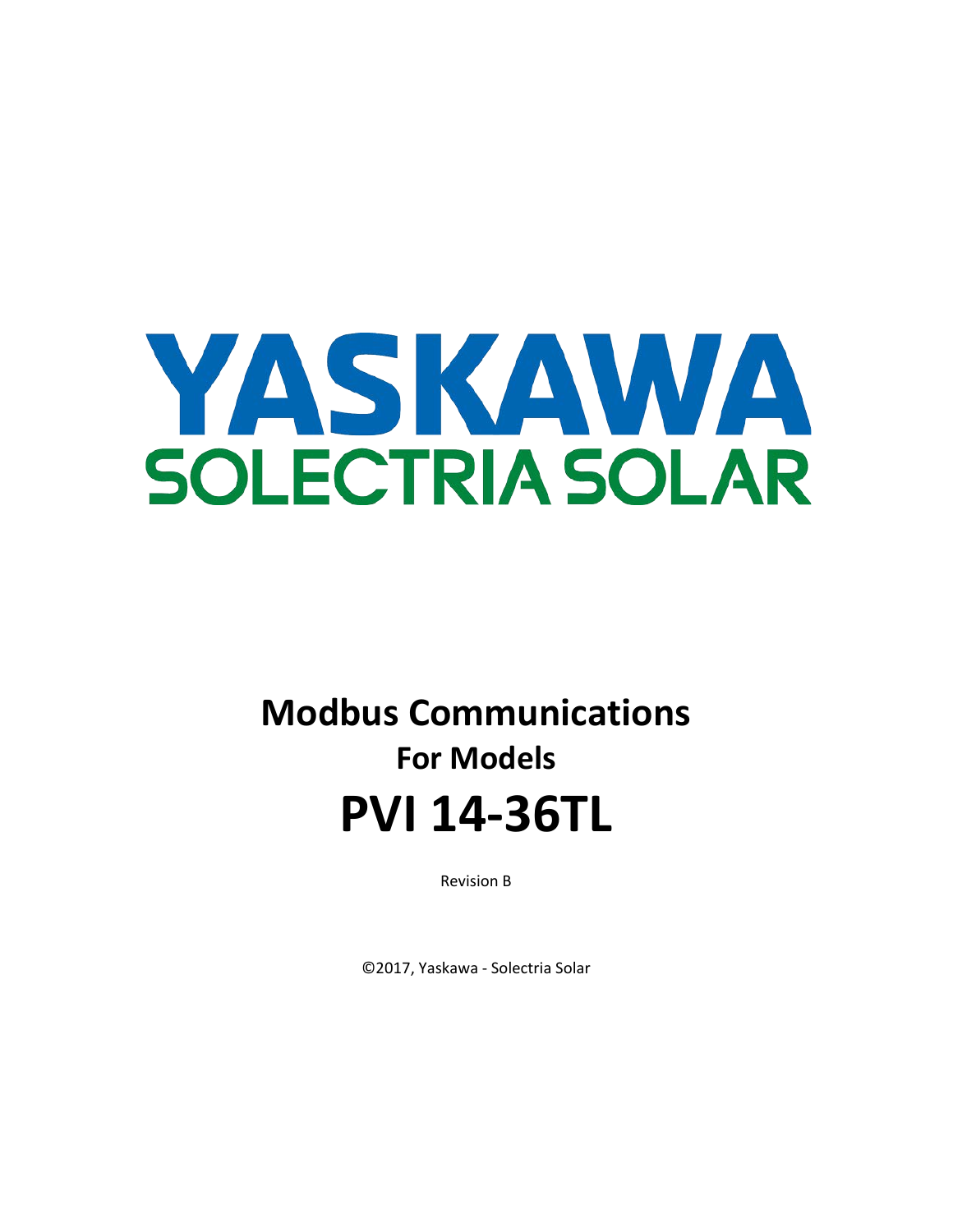# **Table of Contents**

| 1 <sup>1</sup> |                                                    |                                                                                    |  |
|----------------|----------------------------------------------------|------------------------------------------------------------------------------------|--|
|                | 1.1<br>1.2<br>1.3<br>1.4<br>1.5                    |                                                                                    |  |
| $\overline{2}$ |                                                    |                                                                                    |  |
|                | 2.1<br>2.2<br>2.3                                  |                                                                                    |  |
| $\overline{3}$ |                                                    |                                                                                    |  |
|                | 3.1                                                |                                                                                    |  |
|                | 3.1.1<br>3.1.2<br>3.1.3<br>3.1.4<br>3.1.5<br>3.1.6 | Fixed Temporary Power Factor or Fixed Temporary Reactive Power Control (Mode 1) 18 |  |
| 4              |                                                    |                                                                                    |  |
|                | 4.1<br>4.2<br>4.3                                  |                                                                                    |  |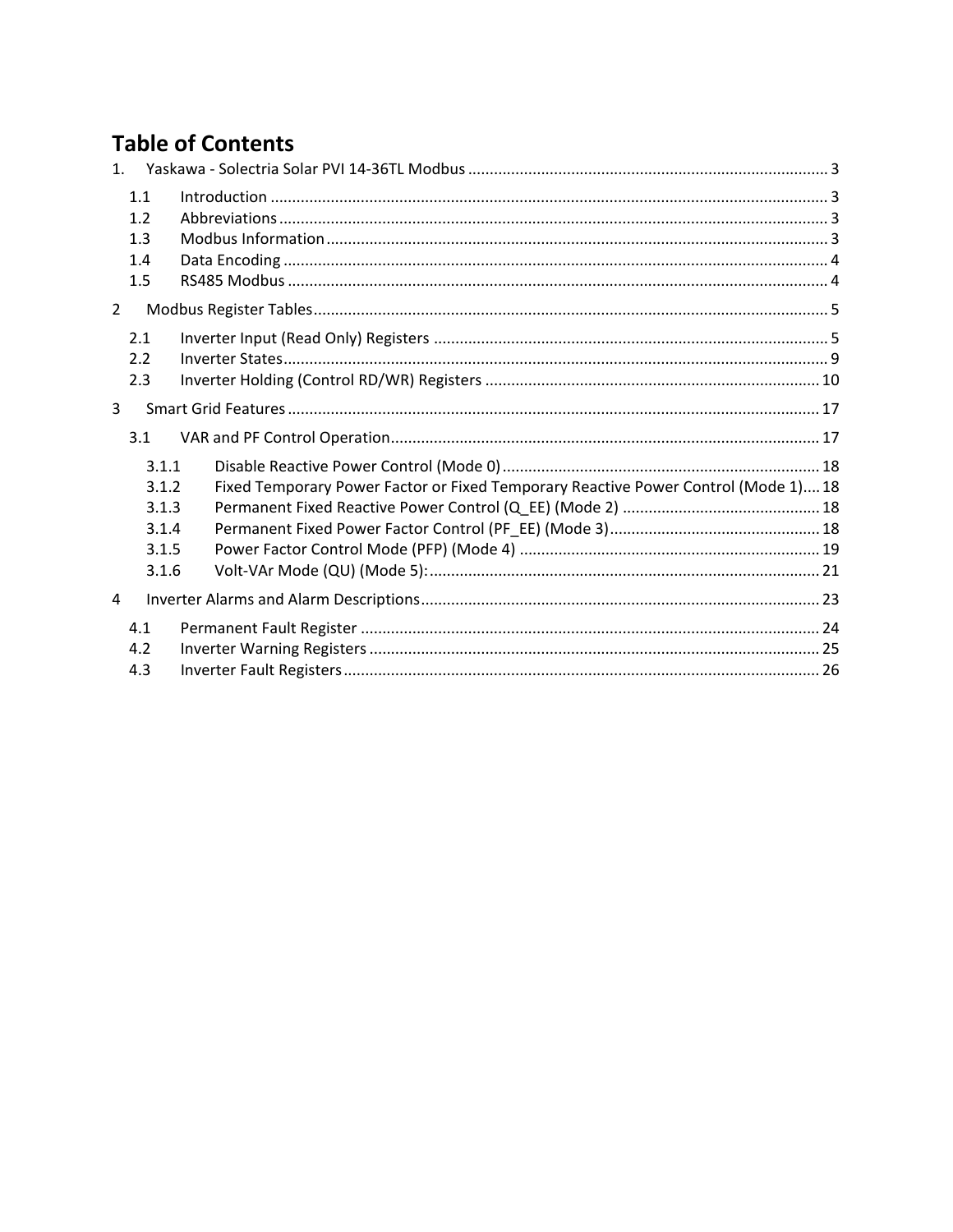# <span id="page-2-0"></span>**1. Yaskawa - Solectria Solar PVI 14-36TL Modbus**

# <span id="page-2-1"></span>**1.1 Introduction**

This manual explains the Modbus protocol in use for Yaskawa - Solectria Solar's PVI 14-36TL inverters. This does not include all the Modbus protocol details. It is expected that the person(s) reading this manual have a clear understanding of Modbus protocol.

Each register/data point contains a raw 16-bit signed or unsigned number. The appropriate multiplier must be applied to each word to obtain the scaled representation.

#### <span id="page-2-2"></span>**1.2 Abbreviations**

| IP                 | Internet Protocol                 |
|--------------------|-----------------------------------|
| <b>MB</b>          | <b>MODBUS</b>                     |
| <b>TCP</b>         | <b>Transport Control Protocol</b> |
| uint16             | 16bit unsigned integer            |
| uint32             | 32bit unsigned integer            |
| unit <sub>64</sub> | 64bit unsigned integer            |
| int16              | 16bit signed integer              |
| int32              | 32bit signed integer              |

# <span id="page-2-3"></span>**1.3 Modbus Information**

The Yaskawa - Solectria Solar PVI 14-36TL inverters Modbus register listing may contain some registers that are not supported for all inverter models. The inverter will respond with the following values if a feature is not supported for a specific inverter model.

Not Implemented for an int16 is 0x8000. Not Implemented for a uint16 is 0xFFFF. Not Implemented for an int32 is 0x80000000. Not Implemented for a uint32 is 0xFFFFFFFF. Not Implemented for a string is 0x00.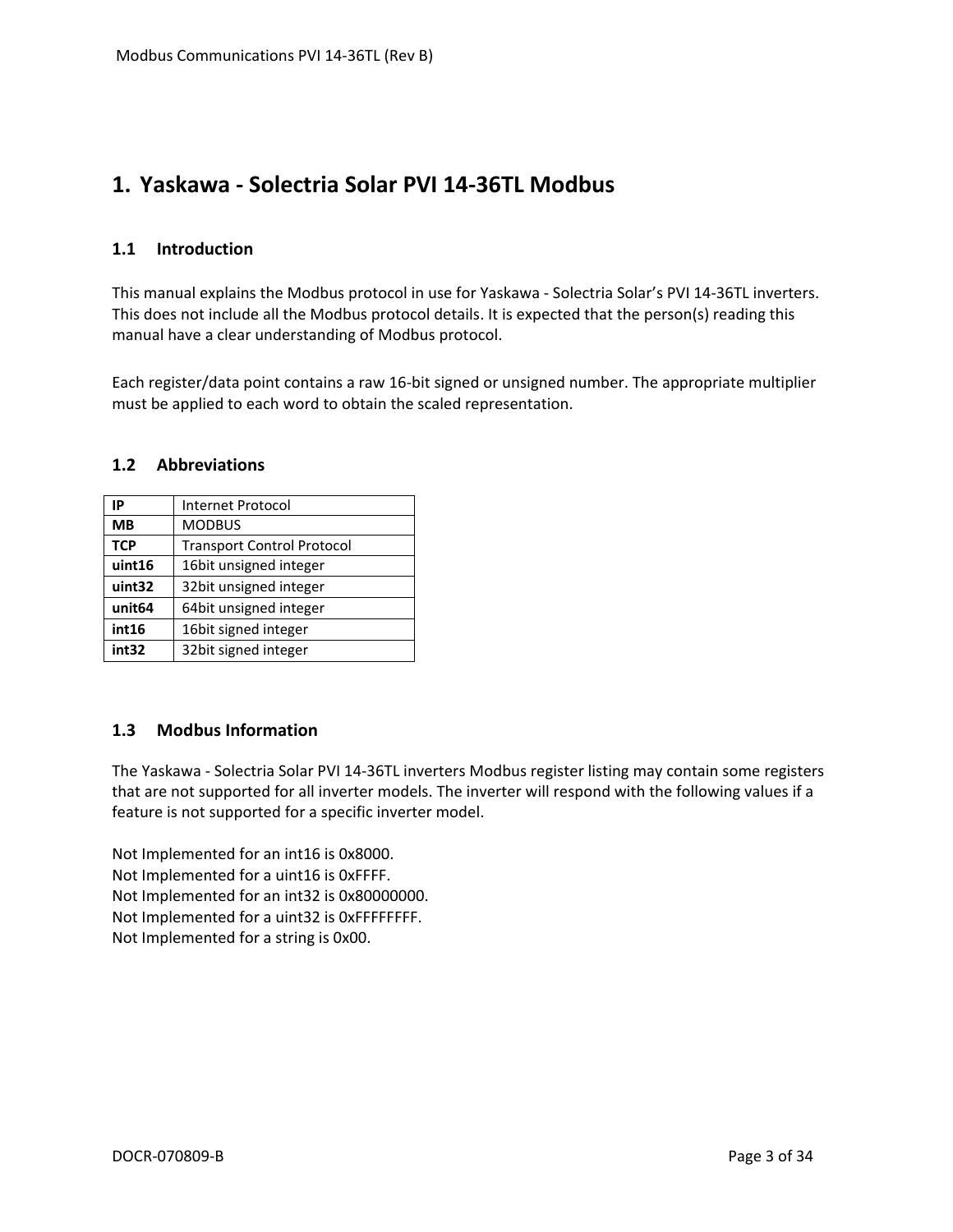# <span id="page-3-0"></span>**1.4 Data Encoding**

The MODBUS specification is not explicit on how to encode numbers other than 16-bit integers. Differences do exist between one manufacturer's implementation and another's. 32 bit and 64 bit data for PVI 14-36TL inverters is encoded as described below.

#### **32-bit integer Value**

Values are stored in big-endian (i.e. most significant byte first) order per the MODBUS specification and consist of two consecutive 16-bit registers.

| <b>MODBUS Register</b> |                 |          |  |  |  |  |
|------------------------|-----------------|----------|--|--|--|--|
| byte                   |                 |          |  |  |  |  |
| bits                   | $31--24$<br>י 1 | $23--16$ |  |  |  |  |

#### **64-bit integer Value**

64-bit integers are stored using for registers in big-endian order and consists of 4 consecutive 16-bit registers.

| <b>MODBUS Register</b> |           |            |             |           |           |                                      |         |   |  |
|------------------------|-----------|------------|-------------|-----------|-----------|--------------------------------------|---------|---|--|
| byte                   |           |            | -           |           |           |                                      |         |   |  |
| bits                   | $63 - 56$ | - 48<br>55 | 47<br>$-40$ | $39 - 32$ | $31 - 24$ | 23<br>16<br>$\overline{\phantom{0}}$ | ٥<br>-- | - |  |

#### <span id="page-3-1"></span>**1.5 RS485 Modbus**

Modbus Mode: RTU Data Bits: 8 Parity: None Stop Bits: 1 Mode: Half-Duplex Baud Rate: 9600 or 19200 Modbus Id Range: 1-128 Modbus Cable Distance: 3000ft with no more than 300 ft between inverters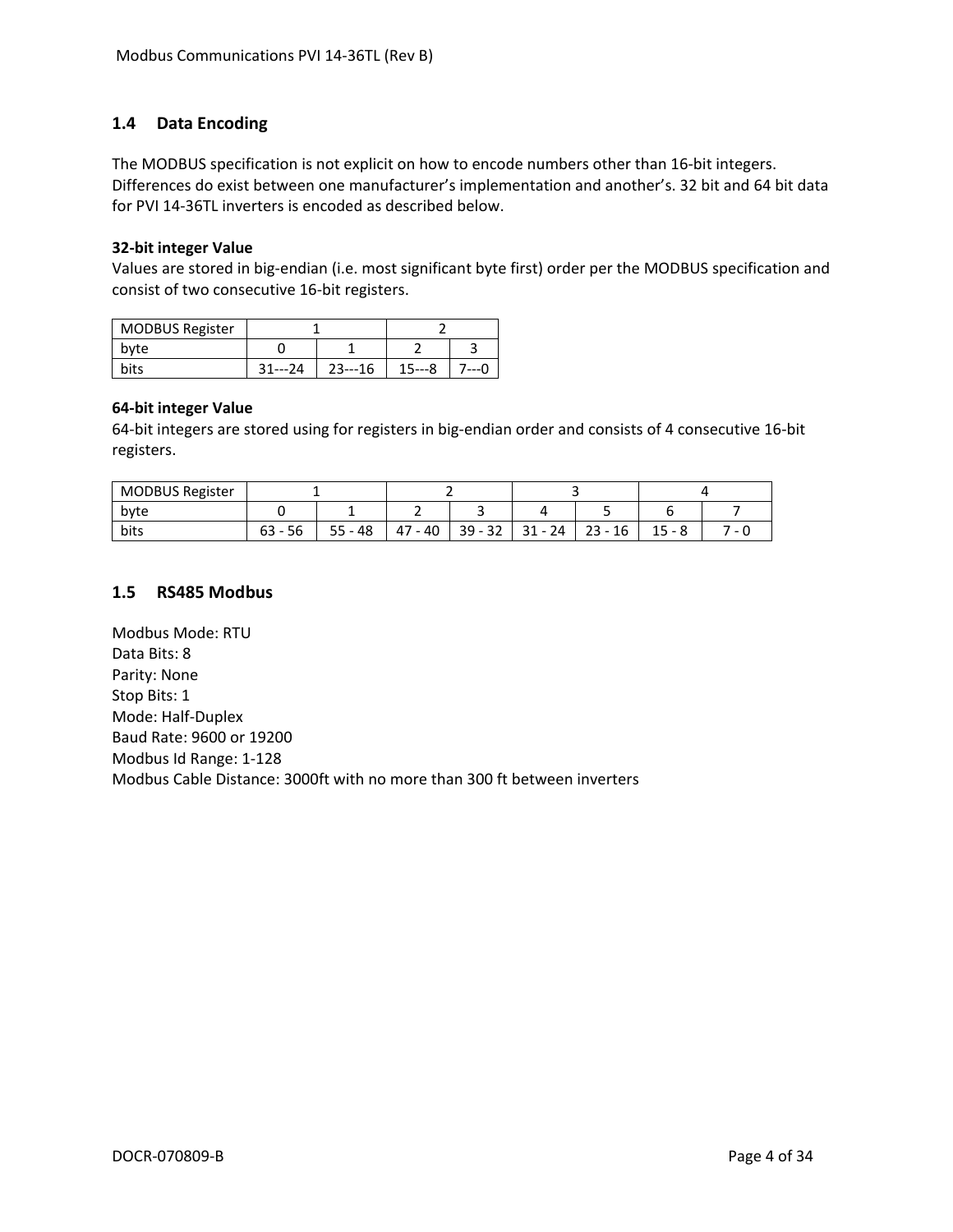Modbus Communications PVI 14-36TL (Rev B)

# **2 Modbus Register Tables**

# **2.1 Inverter Input (Read Only) Registers**

The MODBUS read function code for the PVI 14-36TL inverter Input (RO) registers is 0x04.

<span id="page-4-1"></span><span id="page-4-0"></span>

| <b>Modbus</b><br>Register | Register<br><b>Size</b> | <b>Description</b>                                                                                                                                                                                                                                                            | <b>Type</b>        | <b>Unit</b> | <b>Multiplier</b> | <b>Type</b>        | RD/<br><b>WR</b> | Supported<br>Inverter<br><b>Model</b> |
|---------------------------|-------------------------|-------------------------------------------------------------------------------------------------------------------------------------------------------------------------------------------------------------------------------------------------------------------------------|--------------------|-------------|-------------------|--------------------|------------------|---------------------------------------|
| 0x0005                    | $\mathbf{1}$            | <b>Inverter Firmware Versions</b><br>The data format is 0xAABB where AA indicates DSP Firmware<br>version and BB indicates LCD Firmware version.                                                                                                                              | uint16             | N/A         | 0.01              | uint16             | <b>RD</b>        | 14TL, 20TL,<br>23TL, 28TL,<br>36TL    |
| 0x0006                    | 4                       | <b>Inverter Serial Number</b><br>The Serial Number is composed of 13 digits represented as the 13<br>Least Significant bytes. E.g. a read value 0X0001013011353001 is<br>equal to<br>Serial Number 1013011353001                                                              | uint <sub>64</sub> | N/A         | <b>BCD</b>        | uint <sub>64</sub> | <b>RD</b>        | 14TL, 20TL,<br>23TL, 28TL,<br>36TL    |
| 0x000A                    | 10                      | Inverter Model Information<br>Identifies the TL Inverter Model information;<br>I.e. PVI14TL-208, PVI20TL-480, PVI23TL-480, PVI28TL-480,<br>PVI36TL-480                                                                                                                        | string(20)         | N/A         | 1                 | string(20)         | <b>RD</b>        | 14TL, 20TL,<br>23TL, 28TL,<br>36TL    |
| 0x0016                    | $\overline{2}$          | Total Lifetime Energy Produced to the Grid                                                                                                                                                                                                                                    | uint32             | kWh         | $\mathbf{1}$      | uint32             | <b>RD</b>        | 14TL, 20TL,<br>23TL, 28TL,<br>36TL    |
| 0x0018                    | $\mathbf{1}$            | Accumulated Energy Production for the Day                                                                                                                                                                                                                                     | uint16             | kWh         | 0.1               | uint16             | <b>RD</b>        | 14TL, 20TL,<br>23TL, 28TL,<br>36TL    |
| 0x001A                    | $\mathbf{1}$            | Power Factor reading<br>E.g. when reading this register 0x0320 is representing<br>$PF = 0x0320 * 0.001 = 0.8$<br>For PVI 14 - 20TL the reading is the actual Power Factor setting.<br>For PVI 23 -36TL this reading is a calculated reading based on<br>inverter measurement. | int16              | N/A         | 0.001             | int16              | <b>RD</b>        | 14TL, 20TL,<br>23TL, 28TL,<br>36TL    |
| 0x001B                    | $\mathbf{1}$            | Maximum Active AC Power during the Day                                                                                                                                                                                                                                        | uint16             | kW          | 0.1               | uint16             | <b>RD</b>        | 14TL, 20TL,<br>23TL, 28TL,<br>36TL    |
| 0x001D                    | $\mathbf{1}$            | <b>Active AC Power Reading</b>                                                                                                                                                                                                                                                | uint16             | kW          | 0.1               | uint16             | <b>RD</b>        | 14TL, 20TL,<br>23TL, 28TL,<br>36TL    |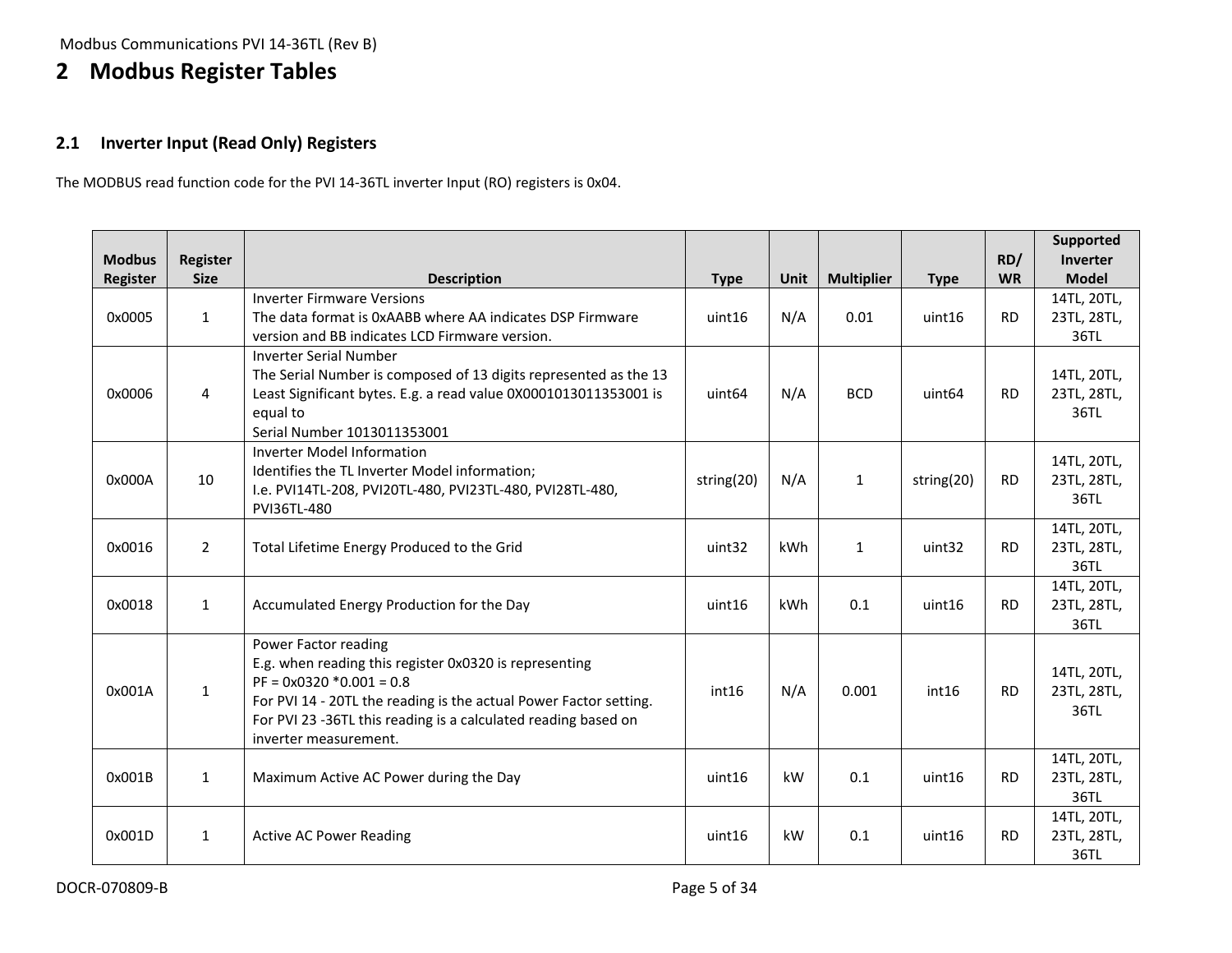| <b>Modbus</b>   | Register     |                                   |             |              |                   |             | RD/       | Supported<br>Inverter |
|-----------------|--------------|-----------------------------------|-------------|--------------|-------------------|-------------|-----------|-----------------------|
| <b>Register</b> | <b>Size</b>  | <b>Description</b>                | <b>Type</b> | Unit         | <b>Multiplier</b> | <b>Type</b> | <b>WR</b> | <b>Model</b>          |
|                 |              |                                   |             |              |                   |             |           | 14TL, 20TL,           |
| 0x001E          | $\mathbf{1}$ | <b>Apparent AC Power Reading</b>  | uint16      | kVA          | 0.1               | uint16      | <b>RD</b> | 23TL, 28TL,           |
|                 |              |                                   |             |              |                   |             |           | 36TL                  |
|                 |              |                                   |             |              |                   |             |           | 14TL, 20TL,           |
| 0x001F          | $\mathbf{1}$ | Grid Voltage Uab                  | uint16      | ${\sf V}$    | 0.1               | uint16      | <b>RD</b> | 23TL, 28TL,           |
|                 |              |                                   |             |              |                   |             |           | 36TL                  |
|                 |              |                                   |             |              |                   |             |           | 14TL, 20TL,           |
| 0x0020          | $\mathbf{1}$ | Grid Voltage Ubc                  | uint16      | V            | 0.1               | uint16      | <b>RD</b> | 23TL, 28TL,           |
|                 |              |                                   |             |              |                   |             |           | 36TL                  |
|                 |              |                                   |             |              |                   |             |           | 14TL, 20TL,           |
| 0x0021          | $\mathbf{1}$ | Grid Voltage Uca                  | uint16      | V            | 0.1               | uint16      | <b>RD</b> | 23TL, 28TL,           |
|                 |              |                                   |             |              |                   |             |           | 36TL                  |
|                 |              |                                   |             |              |                   |             |           | 14TL, 20TL,           |
| 0x0022          | $\mathbf{1}$ | Grid A Phase Current              | uint16      | Α            | $0.1\,$           | uint16      | <b>RD</b> | 23TL, 28TL,           |
|                 |              |                                   |             |              |                   |             |           | 36TL                  |
|                 |              |                                   |             |              |                   |             |           | 14TL, 20TL,           |
| 0x0023          | $\mathbf{1}$ | <b>Grid B Phase Current</b>       | uint16      | A            | 0.1               | uint16      | <b>RD</b> | 23TL, 28TL,           |
|                 |              |                                   |             |              |                   |             |           | 36TL                  |
|                 |              |                                   |             |              |                   |             |           | 14TL, 20TL,           |
| 0x0024          | $\mathbf{1}$ | <b>Grid C Phase Current</b>       | uint16      | Α            | 0.1               | uint16      | <b>RD</b> | 23TL, 28TL,           |
|                 |              |                                   |             |              |                   |             |           | 36TL                  |
|                 |              |                                   |             |              |                   |             |           | 14TL, 20TL,           |
| 0x0025          | $\mathbf{1}$ | DC Voltage, MPPT Zone 1           | uint16      | $\mathsf{V}$ | 0.1               | uint16      | <b>RD</b> | 23TL, 28TL,           |
|                 |              |                                   |             |              |                   |             |           | 36TL                  |
| 0x0026          |              | DC Current, MPPT Zone 1           | uint16      |              | 0.1               | uint16      | <b>RD</b> | 14TL, 20TL,           |
|                 | $\mathbf{1}$ |                                   |             | A            |                   |             |           | 23TL, 28TL,<br>36TL   |
|                 |              |                                   |             |              |                   |             |           | 14TL, 20TL,           |
| 0x0027          | $\mathbf{1}$ | DC2 Voltage, MPPT Zone 2          | uint16      | V            | 0.1               | uint16      | <b>RD</b> | 23TL, 28TL,           |
|                 |              |                                   |             |              |                   |             |           | 36TL                  |
|                 |              |                                   |             |              |                   |             |           | 14TL, 20TL,           |
| 0x0028          | $\mathbf{1}$ | DC2 Current, MPPT Zone 2          | uint16      | Α            | $0.1\,$           | uint16      | <b>RD</b> | 23TL, 28TL,           |
|                 |              |                                   |             |              |                   |             |           | 36TL                  |
|                 |              |                                   |             |              |                   |             |           | 14TL, 20TL,           |
| 0x002B          | $\mathbf{1}$ | <b>Grid Frequency</b>             | uint16      | Hz           | 0.1               | uint16      | <b>RD</b> | 23TL, 28TL,           |
|                 |              |                                   |             |              |                   |             |           | 36TL                  |
|                 |              |                                   |             |              |                   |             |           | 14TL, 20TL,           |
| 0x002C          | $\mathbf{1}$ | Power Module heatsink temperature | int16       | $\mathsf{C}$ | 0.1               | int16       | <b>RD</b> | 23TL, 28TL,           |
|                 |              |                                   |             |              |                   |             |           | 36TL                  |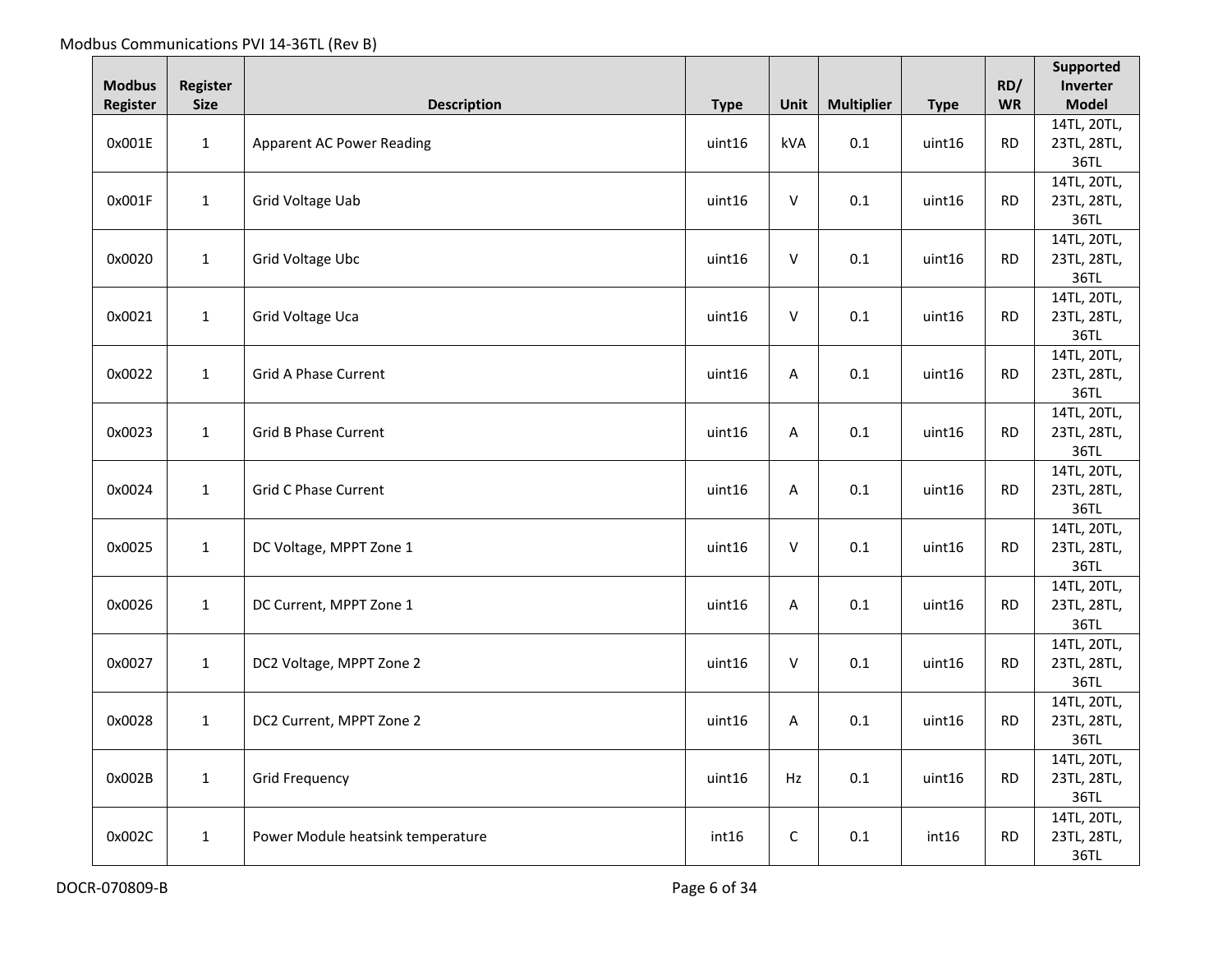| <b>Modbus</b> | Register     |                                                                                                                                                                                                                                                                                                                                             |                    |      |                   |                    | RD/       | Supported<br><b>Inverter</b>       |
|---------------|--------------|---------------------------------------------------------------------------------------------------------------------------------------------------------------------------------------------------------------------------------------------------------------------------------------------------------------------------------------------|--------------------|------|-------------------|--------------------|-----------|------------------------------------|
| Register      | <b>Size</b>  | <b>Description</b>                                                                                                                                                                                                                                                                                                                          | <b>Type</b>        | Unit | <b>Multiplier</b> | <b>Type</b>        | <b>WR</b> | <b>Model</b>                       |
| 0x002D        | $\mathbf{1}$ | Internal Inverter Temperature                                                                                                                                                                                                                                                                                                               | int16              | C    | 0.1               | int16              | <b>RD</b> | 14TL, 20TL,<br>23TL, 28TL,<br>36TL |
| 0x002F        | $\mathbf{1}$ | Inverter Operation State information<br>See the "Inverter States" section for detailed description                                                                                                                                                                                                                                          | uint16             | N/A  | $\mathbf{1}$      | uint16             | <b>RD</b> | 14TL, 20TL,<br>23TL, 28TL,<br>36TL |
| 0x0030        | 4            | Error Timestamp<br>(yyyy-mm-dd-hh-mm-ss-NULL)<br>eg.0x2012071615181000 = 2012-7-16 15:18:10                                                                                                                                                                                                                                                 | uint <sub>64</sub> | N/A  | <b>BCD</b>        | uint <sub>64</sub> | <b>RD</b> | 14TL, 20TL,<br>23TL, 28TL,<br>36TL |
| 0x0034        | $\mathbf{1}$ | Permanent Fault (PFault) Alarm Register<br>Severity - High<br>Requires site visit to check the cause. The inverter will stay off until<br>both DC and AC power are cycled.                                                                                                                                                                  | uint16             | N/A  | $\mathbf{1}$      | Uint16             | <b>RD</b> | 14TL, 20TL,<br>23TL, 28TL,<br>36TL |
| 0x0035        | $\mathbf{1}$ | <b>Warning Alarm Register</b><br>Severity - Low<br>The inverter discovered a small anomaly, but will continue to<br>generate power.                                                                                                                                                                                                         | uint16             | N/A  | $\mathbf{1}$      | uint16             | <b>RD</b> | 14TL, 20TL,<br>23TL, 28TL,<br>36TL |
| 0x0036        | $\mathbf{1}$ | Fault0 Alarm Register<br>Severity - Medium<br>The inverter has discovered a failure such as grid or PV out of<br>range conditions. The inverter will resume power generation when<br>the condition clears.                                                                                                                                  | uint16             | N/A  | $\mathbf{1}$      | uint16             | <b>RD</b> | 14TL, 20TL,<br>23TL, 28TL,<br>36TL |
| 0x0037        | $\mathbf{1}$ | Fault1 Alarm Register<br>Severity - Medium<br>The inverter has discovered a failure such as grid or PV out of<br>range conditions. The inverter will resume power generation when<br>the condition clears.                                                                                                                                  | uint16             | N/A  | $\mathbf{1}$      | uint16             | <b>RD</b> | 14TL, 20TL,<br>23TL, 28TL,<br>36TL |
| 0x0038        | $\mathbf{1}$ | Fault2 Alarm Register<br>Severity - Medium<br>The inverter has discovered a failure such as grid or PV out of<br>range conditions. The inverter will resume power generation when<br>the condition clears.<br>Exception: Bits 15 Arc Fault in models PVI 14TL and PVI 20TL are<br>high severity and stay on permanently like other PFaults. | uint16             | N/A  | $\mathbf{1}$      | uint16             | <b>RD</b> | 14TL, 20TL,<br>23TL, 28TL,<br>36TL |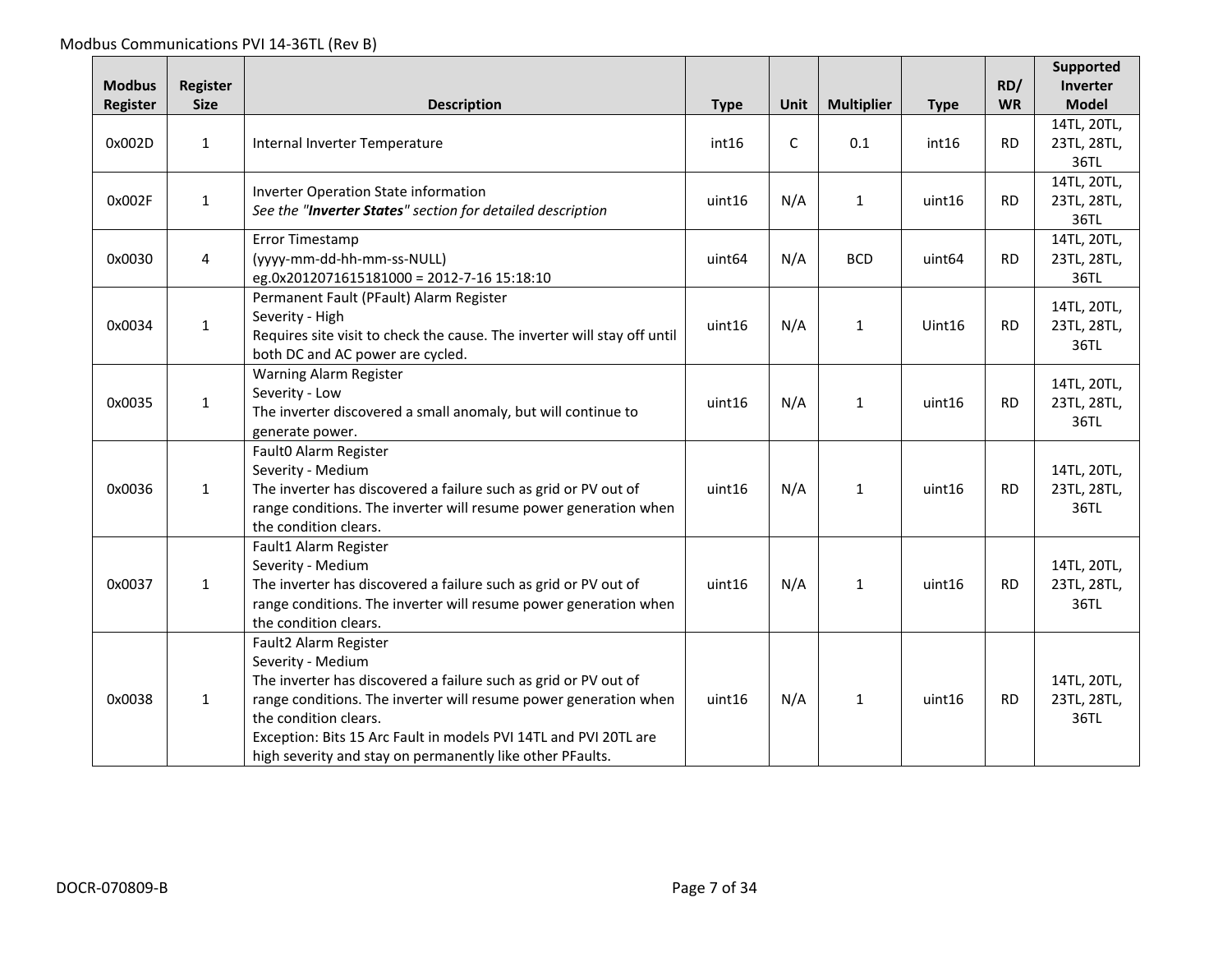| <b>Modbus</b> | <b>Register</b> |                                                                                                                                                                                                                                                                                                                                                                                                       |             |      |                   |             | RD/       | Supported<br>Inverter |
|---------------|-----------------|-------------------------------------------------------------------------------------------------------------------------------------------------------------------------------------------------------------------------------------------------------------------------------------------------------------------------------------------------------------------------------------------------------|-------------|------|-------------------|-------------|-----------|-----------------------|
| Register      | <b>Size</b>     | <b>Description</b>                                                                                                                                                                                                                                                                                                                                                                                    | <b>Type</b> | Unit | <b>Multiplier</b> | <b>Type</b> | <b>WR</b> | <b>Model</b>          |
| 0x0039        |                 | Fault3 Alarm Register (PVI 23-36TL only)<br>Severity - Medium<br>The inverter has discovered a failure such as grid or PV out of<br>range conditions. The inverter will resume power generation when<br>the condition clears.<br>Exception: Arc Fault condition indicated by bit 15 will shut the<br>inverter production down until the Arc Fault condition and both<br>DC and AC power are recycled. | uint16      | N/A  | 1                 | uint16      | <b>RD</b> | 23TL, 28TL,<br>36TL   |
| 0x003A        |                 | Fault4 Alarm Register (PVI 23-36TL only)<br>Severity - Medium<br>The inverter has discovered a failure such as grid or PV out of<br>range conditions. The inverter will resume power generation when<br>the condition clears.<br>Exception: Arc Fault condition indicated by bit 2 will shut inverter<br>production down until the Arc Fault condition and both DC and AC<br>power are recycled.      | uint16      | N/A  |                   | uint16      | <b>RD</b> | 23TL, 28TL,<br>36TL   |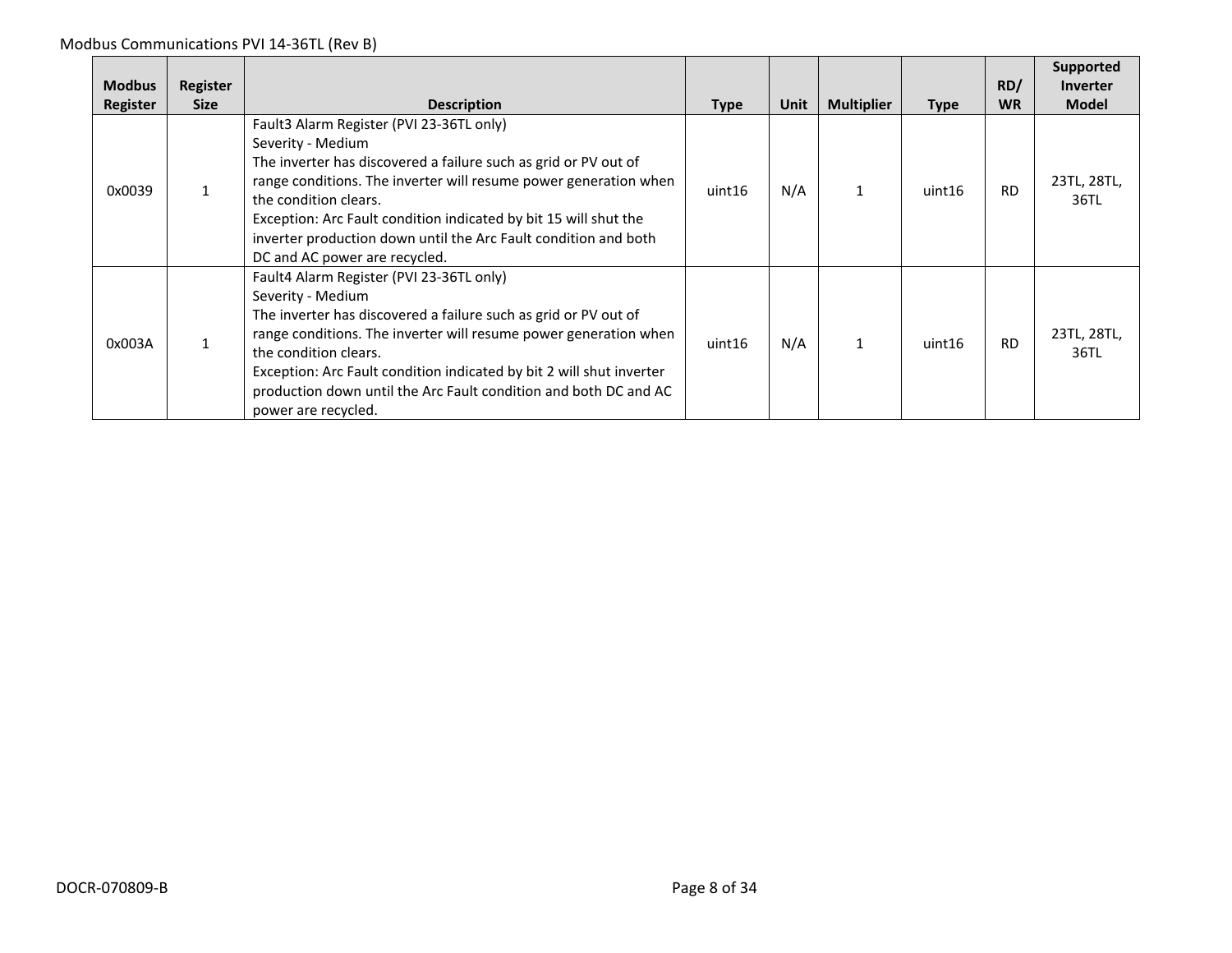### **2.2 Inverter States**

<span id="page-8-0"></span>The PVI 14-36TL inverters have 5 operational states built into the inverters as described in the table below. The inverter operational state can be read from either the front panel LEDs or by reading Modbus register 0x002F.

|                            |                                                                                                                                                                                                                                          |                          |                                                                                                                                                                                                                                  |               | <b>LED State</b> |      |              |
|----------------------------|------------------------------------------------------------------------------------------------------------------------------------------------------------------------------------------------------------------------------------------|--------------------------|----------------------------------------------------------------------------------------------------------------------------------------------------------------------------------------------------------------------------------|---------------|------------------|------|--------------|
| Register<br><b>Address</b> | Data                                                                                                                                                                                                                                     | Inverter<br><b>State</b> | <b>Description</b>                                                                                                                                                                                                               | <b>Powerl</b> | <b>Run</b>       | Grid | <b>Fault</b> |
|                            | 0x8000                                                                                                                                                                                                                                   | Fault                    | Inverter is in Fault State and is not producing power.<br>Site visit may be required.                                                                                                                                            | On            | Off              | On   | <b>Blink</b> |
|                            | 0x4000                                                                                                                                                                                                                                   | Check                    | Inverter is checking the input and output status. If the<br>input and output conditions are met and no failure is<br>detected, the Inverter will connect to the grid and<br>begin generating power and transfer to Running state | On            | Off              | On   | Off          |
| 0x002F                     | Inverter is not generating power due to either low PV<br>power or a manual shutdown. If the inverter is in<br>0x2000<br>Standby<br>standby State due to low PV power it will change to<br>Check State when enough PV power is available. |                          | On                                                                                                                                                                                                                               | Off           | On               | Off  |              |
|                            | 0x1000                                                                                                                                                                                                                                   | Running                  | Inverter is running normally and generating power.                                                                                                                                                                               | On            | On               | On   | Off          |
|                            | 0x0800                                                                                                                                                                                                                                   | Derating                 | Inverter's power generation is curtailed due to<br>abnormal operation or it has been programmed to<br>derate its production.                                                                                                     | On            | <b>Blink</b>     | On   | Off          |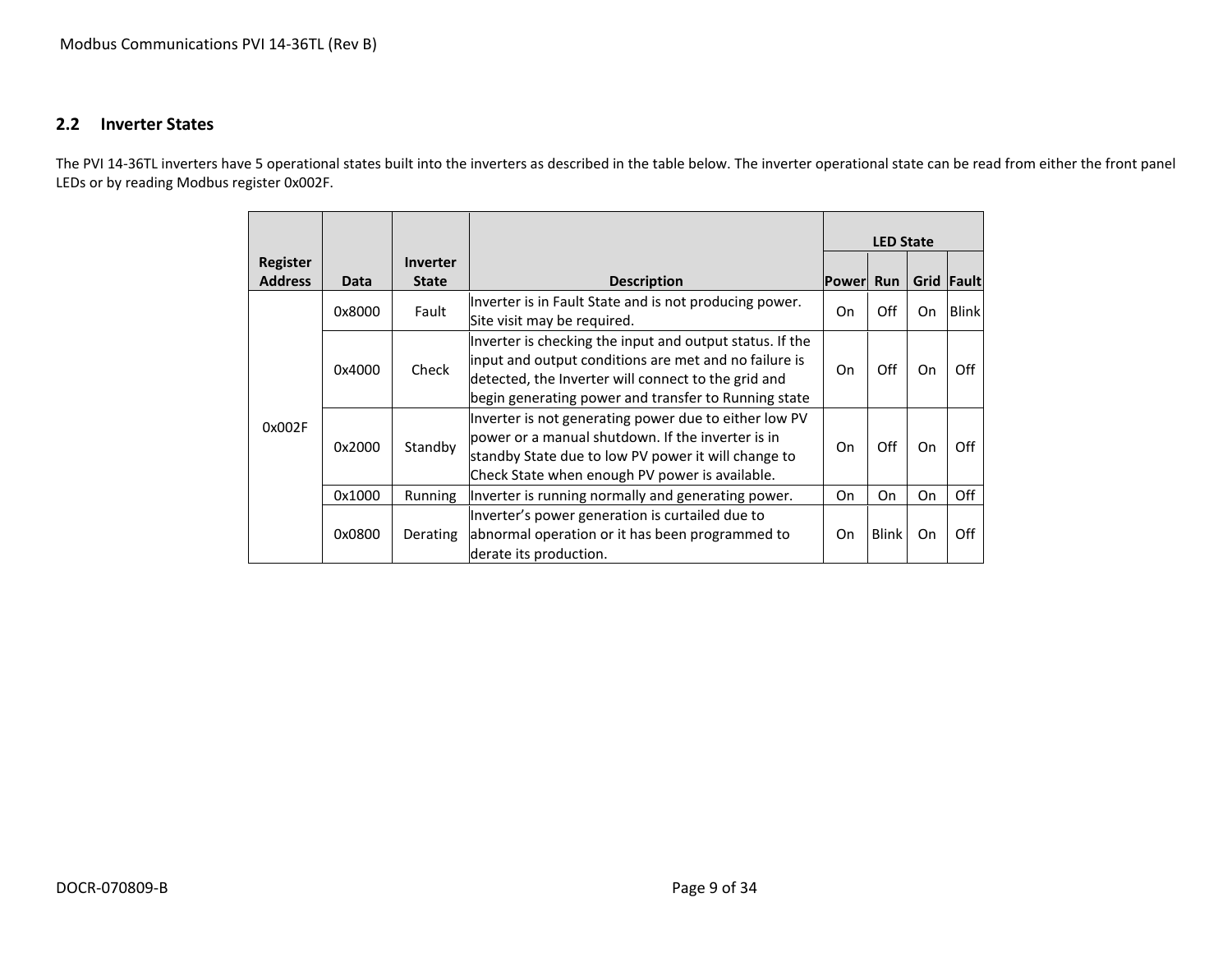Modbus Communications PVI 14-36TL (Rev B)

# **2.3 Inverter Holding (Control RD/WR) Registers**

The Modbus read function code for the PVI 14-36TL inverter holding (RD/WR) registers is 0x03. The Modbus write function code is 0x06 for a single register write and 0x10 for multiple register writes.

**Note!** Please do not write to any of the reserved or unlisted register addresses. Doing so could damage the inverter and void the warranty.

<span id="page-9-0"></span>

| Modb.<br>Reg. | <b>Reg</b><br><b>Size</b> | <b>Description</b>                                                                                                                                                                                                                                                                                                               | <b>Name</b> | <b>Unit</b> | <b>Type</b> | <b>Multiplier</b> | <b>Default</b><br><b>Value</b> | Min<br>Value       | <b>Max</b><br>Value   | Support.<br>Inverter<br><b>Model</b>     |
|---------------|---------------------------|----------------------------------------------------------------------------------------------------------------------------------------------------------------------------------------------------------------------------------------------------------------------------------------------------------------------------------|-------------|-------------|-------------|-------------------|--------------------------------|--------------------|-----------------------|------------------------------------------|
| 0x1000        | $\mathbf{1}$              | Inverter Power On and Power Off command<br>OxAAAA turns the unit power production On and<br>0X5555 turns the unit power production Off<br>The Inverter will automatically turn back on whenever DC<br>power is cycled. E.g. Inverter will turn back on in the<br>morning when the sun comes up.                                  | On/Off      | N/A         | uint16      | $\mathbf{1}$      | <b>OxAAAA</b><br>(On)          | 0x5555<br>(OFF)    | <b>OxAAAA</b><br>(ON) | 14TL,<br>20TL,<br>23TL,<br>28TL,<br>36TL |
| 0x1001        | $\mathbf{1}$              | Temporary Active Power setting (curtailment)<br>This setting will be reset overnight or when the inverter is<br>power cycled.<br>Curtailment mode must be enabled by writing 1 to register<br>0x1046.<br>Range [0.0%,100.%] of nameplate kW rating,<br>E.g. 70.7%, then $TmpPSet = 0x02c3$<br>For PVI 36TL: 36kW * 70.7% = 25 kW | TmpPSet     | %           | uint16      | 0.10              | 1000                           | $\Omega$           | 1000                  | 14TL,<br>20TL,<br>23TL,<br>28TL,<br>36TL |
|               | $\mathbf{1}$              | Temporary Power Factor setting<br>This setting will be reset to its default value overnight or<br>when the inverter is power cycled.<br>Power Factor mode must be enabled by writing 1 to<br>register 0x1047 for the 23TL, 28TL and 36TL inverters only.                                                                         | TmpPFSet    | N/A         | int16       | 0.001             | 1000                           | $-1000,$<br>$-800$ | 800,<br>1000          | 14TL,<br>23TL,<br>28TL,<br>36TL          |
| 0x1002        |                           | Temporary Power Factor setting takes priority over the<br>Permanent Power Setting in register 0x1014<br>E.g. 0.931 then $TmpPFSet = 0X03A3$<br>-0.931 then TmpPFSet = 0xFC5D                                                                                                                                                     |             |             |             |                   |                                | $-1000,$<br>$-900$ | 900,<br>1000          | <b>20TL</b>                              |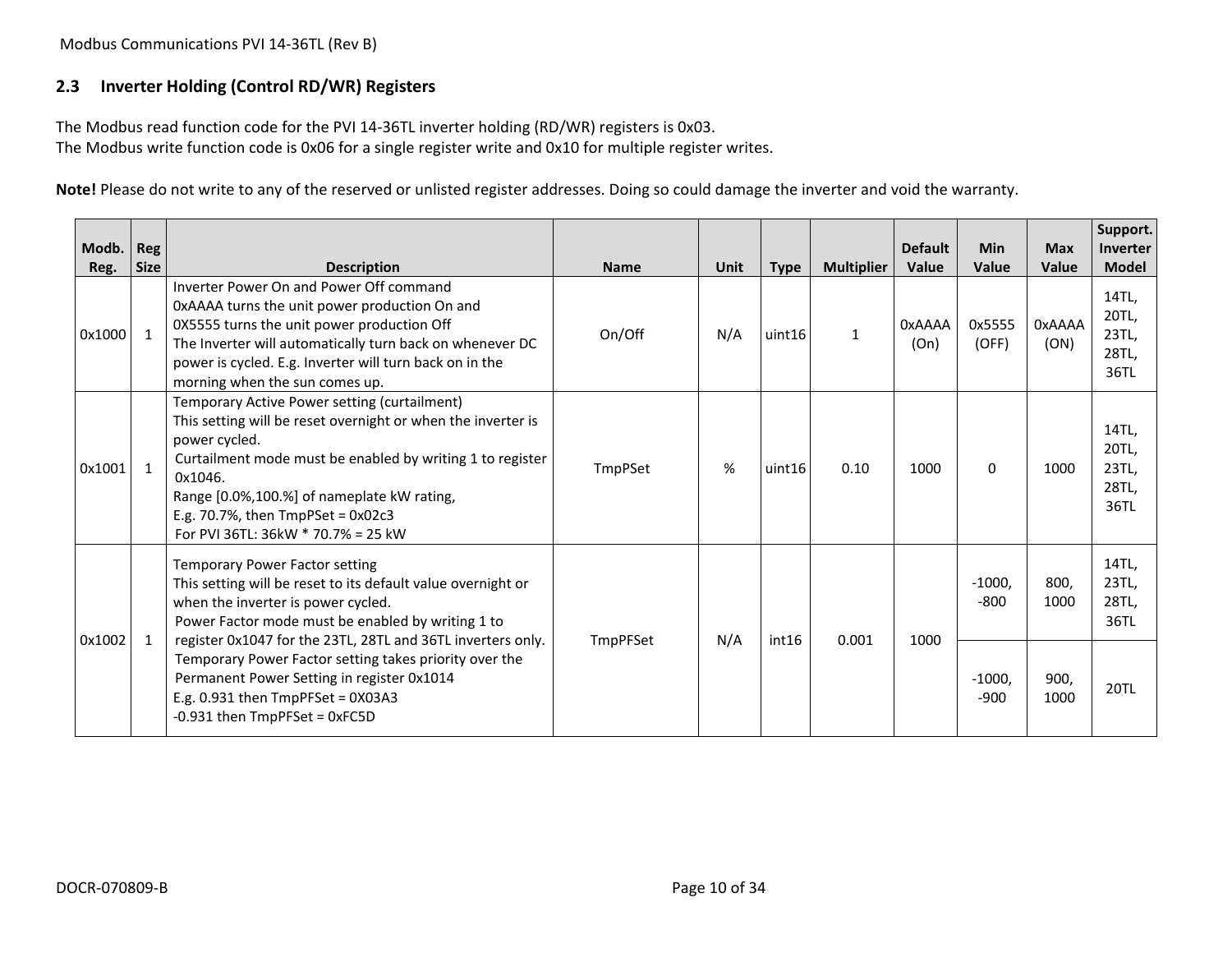| Modb.<br>Reg. | Reg<br><b>Size</b> | <b>Description</b>                                                                                                                                                                                                                                                                                                                                                                                                                                                       | <b>Name</b> | Unit   | <b>Type</b>        | <b>Multiplier</b> | <b>Default</b><br>Value | <b>Min</b><br>Value | <b>Max</b><br>Value | Support.<br>Inverter<br><b>Model</b>     |
|---------------|--------------------|--------------------------------------------------------------------------------------------------------------------------------------------------------------------------------------------------------------------------------------------------------------------------------------------------------------------------------------------------------------------------------------------------------------------------------------------------------------------------|-------------|--------|--------------------|-------------------|-------------------------|---------------------|---------------------|------------------------------------------|
| 0x1003        | $\mathbf{1}$       | <b>Temporary Reactive Power setting</b><br>This setting will be reset overnight or when the inverter is<br>power cycled.<br>The inverter can produce Reactive Power up to a maximum<br>of 60% of its nameplate rating. Range = 0% - 60%.<br>Reactive Power mode must be enabled by writing 1 to<br>register 0x1047 for the PVI 23/28TL/36TL inverters only.<br>E.g. 50% Var based on the nameplate rating,<br>then TmpQSet = 0x01F4<br>For PVI 36TL: 36kW * 50% = 18kVar | TmpQSet     | %      | uint16             | 0.10              | 0                       | $-600$              | 600                 | 14TL,<br>20TL,<br>23TL,<br>28TL,<br>36TL |
| 0x1004        | 4                  | System time setting<br>Format: yyyy-mm-dd-hh-mm-ss-NUL,<br>e.g. 0x2012071615181000 = 2012-7-16 15:18:10                                                                                                                                                                                                                                                                                                                                                                  | TimeSet     | N/A    | uint <sub>64</sub> | <b>BCD</b>        | N/A                     | N/A                 | N/A                 | 14TL,<br>20TL,<br>23TL,<br>28TL,<br>36TL |
| 0x100B        | 1                  | High Grid Frequency Trip Time 1<br>Defines the amount of time the inverter takes to trip when<br>the High Grid Frequency Trip Limit 1 is exceeded.                                                                                                                                                                                                                                                                                                                       | TFMaxTrip   | sec    | uint16             | 0.01              | 300                     | $\mathbf{0}$        | 600                 | 14TL,<br>20TL,<br>23TL,<br>28TL,<br>36TL |
|               |                    | High Grid Voltage Trip Limit 1                                                                                                                                                                                                                                                                                                                                                                                                                                           |             |        |                    |                   | 2280                    | 2240                | 2490                | 14TL                                     |
| 0x100C        | $\mathbf{1}$       | Defines the high grid voltage limit of when the inverter<br>trips.                                                                                                                                                                                                                                                                                                                                                                                                       | VMax        | $\vee$ | uint16             | 0.1               | 5280                    | 4800                | 5520                | 20TL,<br>23TL,<br>28TL,<br>36TL          |
| 0x100D        | 1                  | High Grid Voltage Trip Time 1<br>Controls the time delay it takes the inverter to trip when<br>the High Grid Voltage Trip Limit 1is exceeded.                                                                                                                                                                                                                                                                                                                            | TVmaxTrip   | sec    | uint16             | 0.01              | 1                       | 5                   | 600                 | 14TL,<br>20TL,<br>23TL,<br>28TL,<br>36TL |
|               |                    | Low Grid Voltage Trip Limit 1                                                                                                                                                                                                                                                                                                                                                                                                                                            |             |        |                    |                   | 1830                    | 1040                | 1870                | 14TL                                     |
| 0x100E        | $\mathbf{1}$       | Defines the low grid voltage limit of when the inverter trips.                                                                                                                                                                                                                                                                                                                                                                                                           | VMin        | $\vee$ | uint16             | 0.1               | 4224                    | 2400                | 4800                | 20TL,<br>23TL,<br>28TL,<br>36TL          |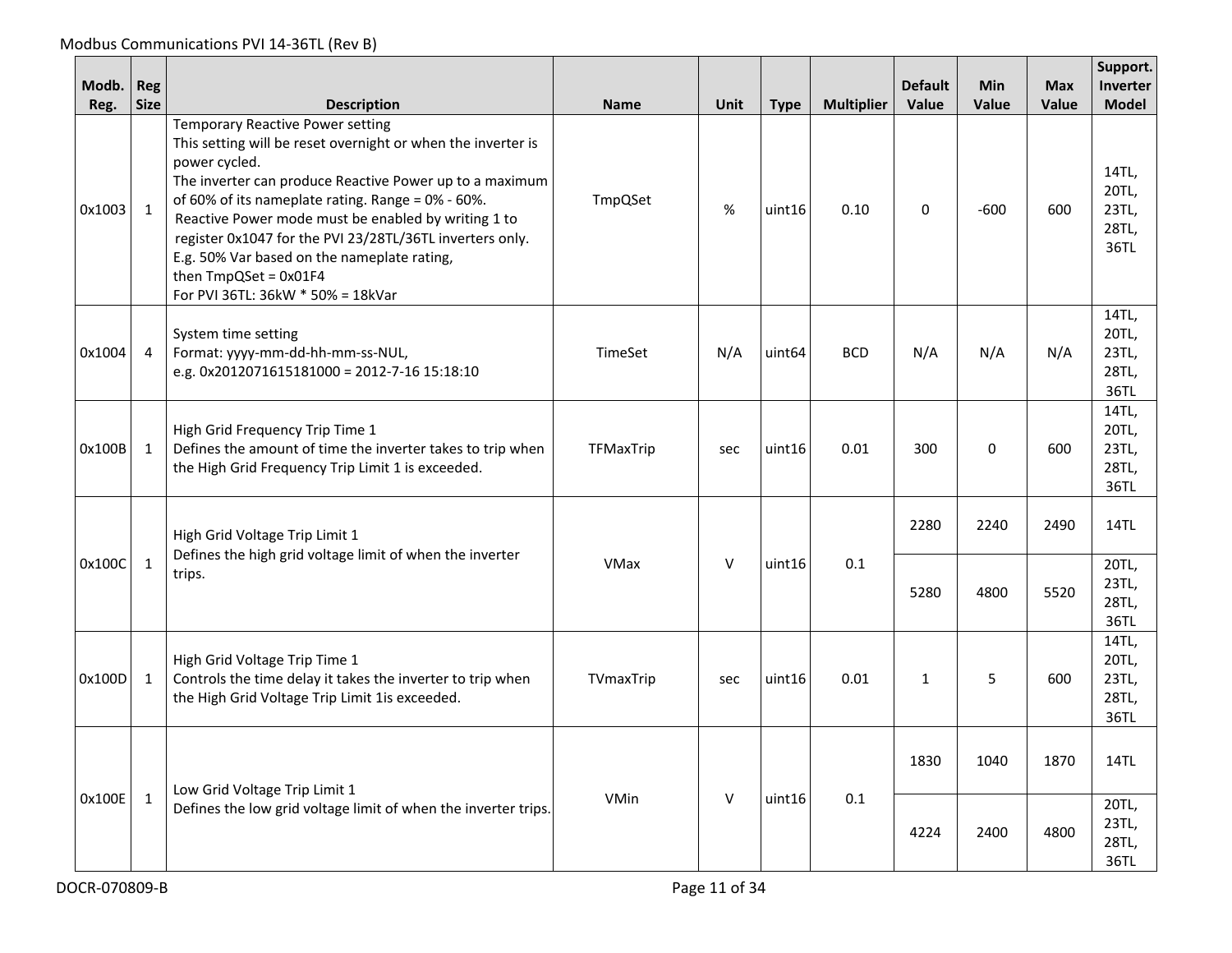Modbus Communications PVI 14-36TL (Rev B)

| Modb.  | Reg          |                                                                                                                                                                                                                                                                                                                                                                                                                                                                                                                |             |             |             |                   | <b>Default</b> | <b>Min</b>           | <b>Max</b>              | Support.<br><b>Inverter</b>              |
|--------|--------------|----------------------------------------------------------------------------------------------------------------------------------------------------------------------------------------------------------------------------------------------------------------------------------------------------------------------------------------------------------------------------------------------------------------------------------------------------------------------------------------------------------------|-------------|-------------|-------------|-------------------|----------------|----------------------|-------------------------|------------------------------------------|
| Reg.   | <b>Size</b>  | <b>Description</b>                                                                                                                                                                                                                                                                                                                                                                                                                                                                                             | <b>Name</b> | <b>Unit</b> | <b>Type</b> | <b>Multiplier</b> | <b>Value</b>   | Value                | Value                   | <b>Model</b>                             |
| 0x100F | $\mathbf{1}$ | Low Grid Voltage Trip Time 1<br>Defines the time it takes the inverter to trip when the Low<br>Grid Voltage Trip Limit 1 is exceeded.                                                                                                                                                                                                                                                                                                                                                                          | TVminTrip   | sec         | uint16      | 0.01              | $\overline{2}$ | 5                    | 600                     | 14TL,<br>20TL,<br>23TL,<br>28TL,<br>36TL |
| 0x1010 | $\mathbf{1}$ | High Grid Frequency Trip Limit 1<br>Defines the high grid frequency limit of when the inverter<br>trips.                                                                                                                                                                                                                                                                                                                                                                                                       | <b>FMax</b> | Hz          | uint16      | 0.01              | 6050           | 6000                 | 6500                    | 14TL,<br>20TL,<br>23TL,<br>28TL,<br>36TL |
| 0x1011 | $\mathbf{1}$ | Low Grid Frequency Trip Limit 1<br>Defines the low grid frequency limit of when the inverter<br>trips.                                                                                                                                                                                                                                                                                                                                                                                                         | <b>FMin</b> | Hz          | uint16      | 0.01              | 5930           | 4500                 | 6000                    | 14TL,<br>20TL,<br>23TL,<br>28TL,<br>36TL |
| 0x1012 | $\mathbf{1}$ | Low Grid Frequency Trip Time 1<br>Defines the time it takes the inverter to trip when the Low<br>Grid Frequency Trip Limit 1 is exceeded.                                                                                                                                                                                                                                                                                                                                                                      | TFMinTrip   | sec         | uint16      | 0.01              | 16             | 5                    | 6000                    | 14TL,<br>20TL,<br>23TL,<br>28TL,<br>36TL |
| 0x1013 | $\mathbf{1}$ | Permanent Active Power Setting (curtailment)<br>This Active Power setting will be retained overnight and<br>when the inverter is power cycled.<br>Range [0.0%, 100.0%],<br>E.g. 70.7%, then $P$ EE = 0x02c3<br>Permanent Active Power Setting has to be enabled by<br>writing 1 to register 0x1046 for the 23TL - 36TL inverters<br>only.                                                                                                                                                                      | $P$ EE      | %           | uint16      | 0.10              | 1000           | 0                    | 1000                    | 14TL,<br>20TL,<br>23TL,<br>28TL,<br>36TL |
|        |              | <b>Permanent Power Factor Setting</b>                                                                                                                                                                                                                                                                                                                                                                                                                                                                          |             |             |             |                   |                | 1000                 | $-9000$                 | <b>20TL</b>                              |
| 0x1014 | $\mathbf{1}$ | This setting will be retained overnight and when the<br>inverter is power cycled.<br>Writing to the TmpPFSet register (0x1002) will overwrite<br>this setting. The last one written to is in effect.<br>E.g. $0.931$ then PrmPFSet = 0X03A3<br>-0.931 then PrmPFSet = 0xFC5D<br>Power Factor mode must be enabled by writing 1 to<br>register 0x1047 for the 23TL, 28TL and 36TL inverters only.<br>The Temporary Power Factor setting in register 0x1002<br>takes precedence over the Permanent Power Setting | PrmPFSet    | N/A         | int16       | 0.001             | 1000           | 9000<br>1000<br>8000 | 1000<br>$-8000$<br>1000 | 14TL,<br>23TL,<br>28TL,<br>36TL          |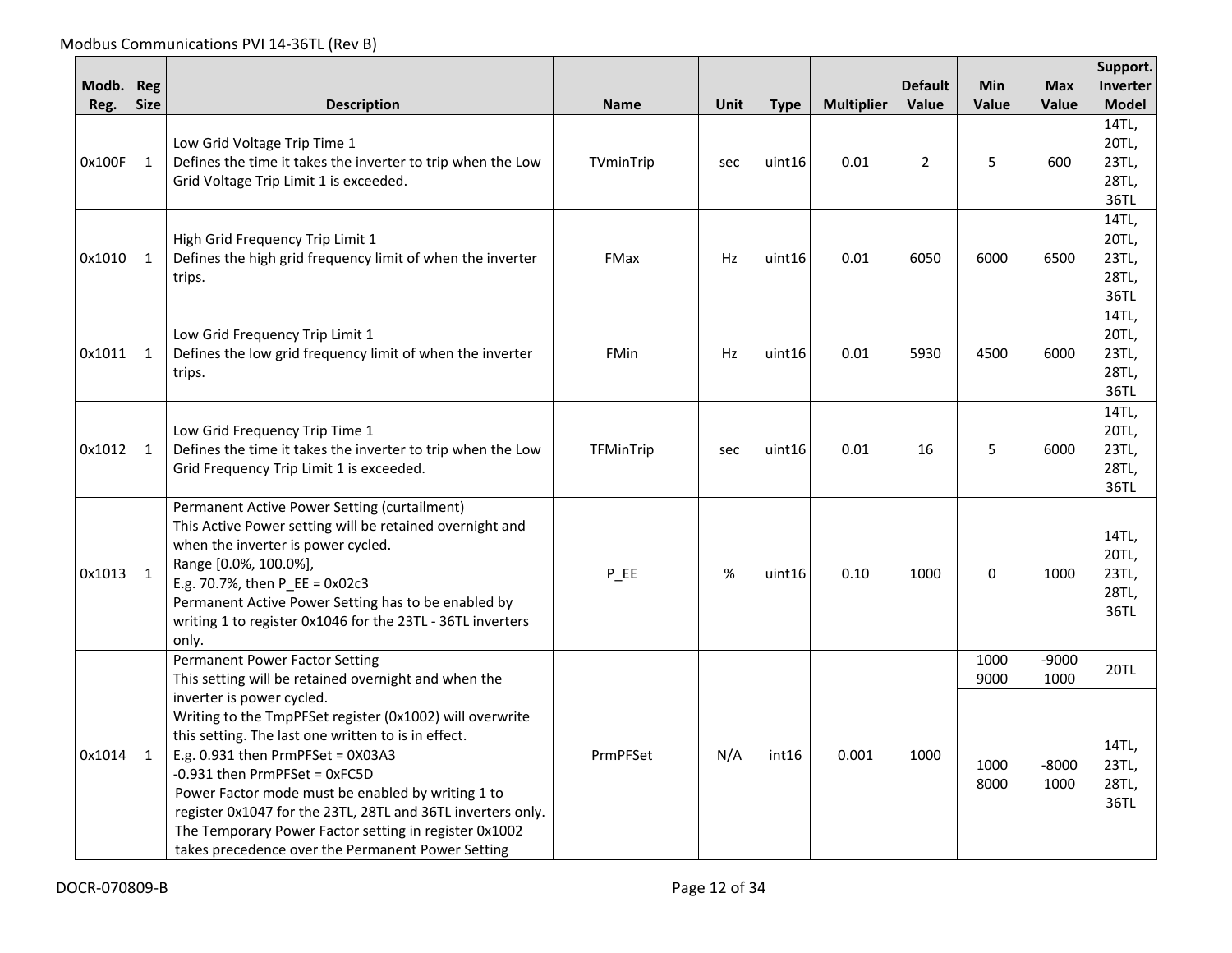| Modb.<br>Reg. | Reg<br><b>Size</b> | <b>Description</b>                                                                                                                                                                      | <b>Name</b> | Unit          | <b>Type</b> | <b>Multiplier</b> | <b>Default</b><br>Value | <b>Min</b><br>Value | <b>Max</b><br>Value | Support.<br>Inverter<br><b>Model</b> |
|---------------|--------------------|-----------------------------------------------------------------------------------------------------------------------------------------------------------------------------------------|-------------|---------------|-------------|-------------------|-------------------------|---------------------|---------------------|--------------------------------------|
| 0x1015        | $\mathbf{1}$       | <b>Startup Delay Time</b><br>The delay time the inverter waits before starting power<br>generation and connecting to the grid, after the DC and grid<br>connections conditions are met. | StartDelay  | sec           | uint16      | $\mathbf{1}$      | 60                      | $\Omega$            | 600                 | 23TL,<br>28TL,<br>36TL               |
| 0x101D        | $\mathbf{1}$       | Ramp Rate Setting<br>Defines the Soft-Start power-on ramp rate of when the<br>inverter reconnects to the grid.<br>Note: Other Ramp Rates are not Controllable using Modbus<br>control.  | SoftPStep   | kW/sec uint16 |             | 0.01              | 1.44                    | 0.01                | 2.88                | 14TL,<br>23TL,<br>28TL,<br>36TL      |
| 0x101E        | 1                  | The 2 <sup>nd</sup> level high grid voltage limit                                                                                                                                       | VMaxII      | $\vee$        | uint16      | 0.1               | 5760                    | 4800                | 6240                | 23TL,<br>28TL,<br>36TL               |
|               |                    |                                                                                                                                                                                         |             |               |             |                   | 2496                    | 2288                | 4850                | 14TL                                 |
| 0x101F        | 1                  | Trip time when the VMAXII is exceeded                                                                                                                                                   | TVmaxTripII | sec           | uint16      | 0.01              | 16                      | 5                   | 60000               | 14TL,<br>23TL,<br>28TL,<br>36TL      |
| 0x1020        | $\mathbf{1}$       | Trip point for under voltage at 2 <sup>nd</sup> level                                                                                                                                   | VMinII      | $\vee$        | uint16      | 0.1               | 2400                    | 2400                | 4800                | 23TL,<br>28TL,<br>36TL               |
|               |                    |                                                                                                                                                                                         |             |               |             |                   | 1040                    | 1000                | 1830                | 14TL                                 |
| 0x1021        | 1                  | Trip time for under voltage at 2 <sup>nd</sup> level                                                                                                                                    | TVminTripll | sec           | uint16      | 0.01              | 16                      | 5                   | 60000               | 14TL,<br>23TL,<br>28TL,<br>36TL      |
| 0x1022        | $\mathbf{1}$       | Trip point for over frequency at 2 <sup>nd</sup> level                                                                                                                                  | FMaxII      | Hz            | uint16      | 0.01              | 6400                    | 5000                | 6500                | 36TL                                 |
| 0x1023        | $\mathbf{1}$       | Trip time for over frequency at 2 <sup>nd</sup> level                                                                                                                                   | TFMaxTripII | sec           | uint16      | 0.01              | 5                       | 5                   | 60000               | 36TL                                 |
| 0x1024        | $\mathbf{1}$       | Trip point for under frequency at 2 <sup>nd</sup> level                                                                                                                                 | FMinII      | Hz            | uint16      | 0.01              | 5900                    | 4500                | 6000                | 36TL                                 |
| 0x1025        | $\mathbf{1}$       | Trip time for under frequency at 2 <sup>nd</sup> level                                                                                                                                  | TFMinTripII | sec           | uint16      | 0.01              | 5                       | 5                   | 60000               | 36TL                                 |
| 0x1026        | 1                  | Recovery voltage point after over voltage trip                                                                                                                                          | VMaxRcov    | $\vee$        | uint16      | 0.1               | 5180                    | 2000                | 5330                | 23TL,<br>28TL,<br>36TL               |
|               |                    |                                                                                                                                                                                         |             |               |             |                   | 2250                    | 2280                | 2496                | 14TL                                 |
| 0x1027        | 1                  | Reconnection voltage point after under voltage trip                                                                                                                                     | VMinRcov    | $\vee$        | uint16      | 0.1               | 4324                    | 0                   | 4800                | 23TL,<br>28TL,<br>36TL               |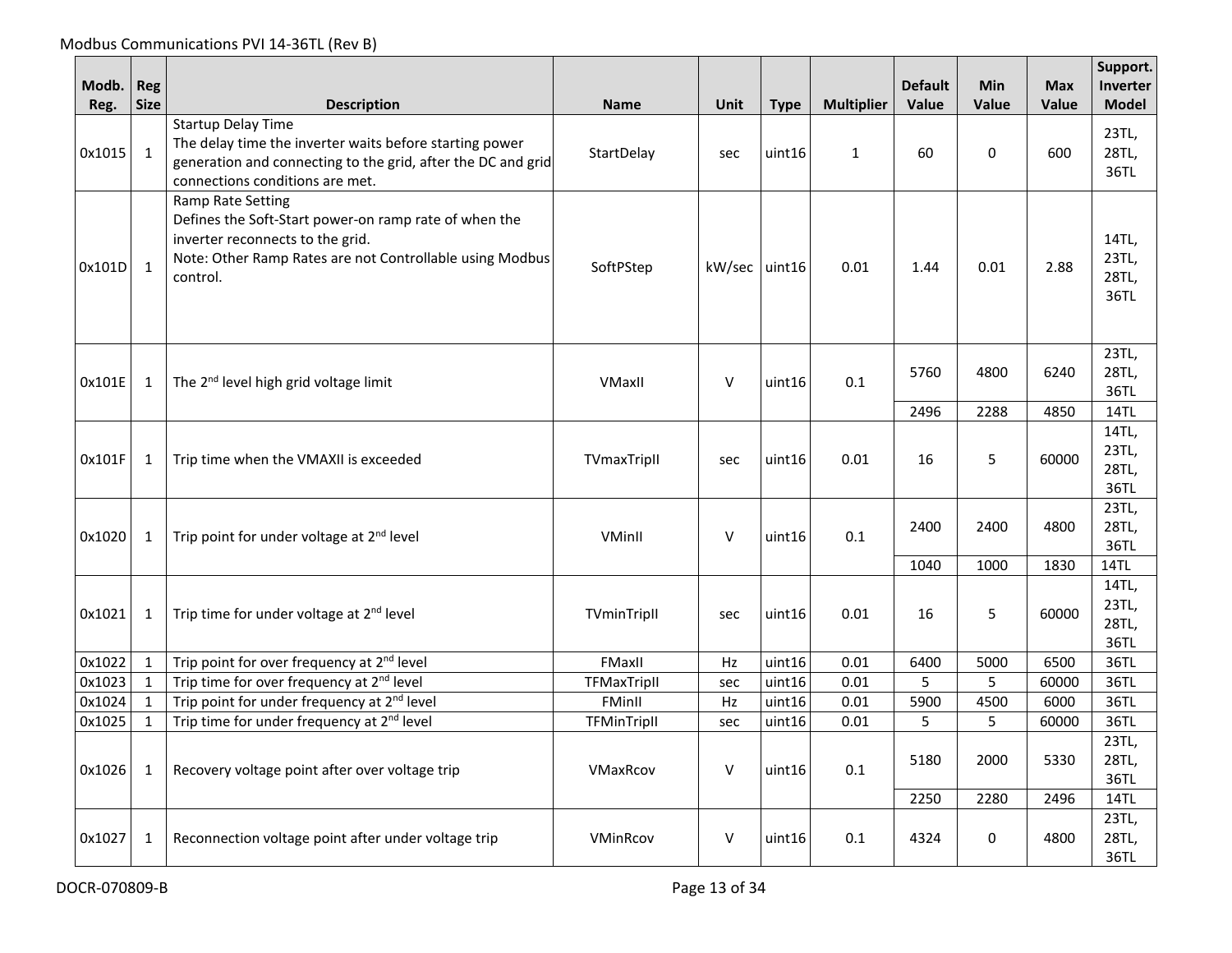|        |                                                                         |                                                            |                 |      |             |                   |                |        |                | Support.      |
|--------|-------------------------------------------------------------------------|------------------------------------------------------------|-----------------|------|-------------|-------------------|----------------|--------|----------------|---------------|
| Modb.  | Reg                                                                     |                                                            |                 |      |             |                   | <b>Default</b> | Min    | <b>Max</b>     | Inverter      |
| Reg.   | <b>Size</b>                                                             | <b>Description</b>                                         | <b>Name</b>     | Unit | <b>Type</b> | <b>Multiplier</b> | Value          | Value  | Value          | <b>Model</b>  |
|        |                                                                         |                                                            |                 |      |             |                   | 1860           | 1040   | 2080           | 14TL          |
|        |                                                                         |                                                            |                 |      |             |                   |                |        |                | 14TL,         |
| 0x1028 | 1                                                                       | Reconnection delay time after grid voltage failure         | VRcovT          | sec  | uint16      | 0.01              | 300            | 0      | 600            | 23TL,         |
|        |                                                                         |                                                            |                 |      |             |                   |                |        |                | 28TL,         |
|        |                                                                         |                                                            |                 |      |             |                   |                |        |                | 36TL          |
|        |                                                                         |                                                            |                 |      |             |                   |                |        |                | 14TL,         |
| 0x1029 | 1                                                                       | Reconnection frequency point after over frequency trip     | FMaxRcov        | Hz   | uint16      | 0.01              | 6040           | 5000   | 6500           | 23TL,         |
|        |                                                                         |                                                            |                 |      |             |                   |                |        |                | 28TL,         |
|        |                                                                         |                                                            |                 |      |             |                   |                |        |                | 36TL<br>14TL, |
|        |                                                                         |                                                            |                 |      |             |                   |                |        |                | 23TL,         |
| 0x102A | $\mathbf{1}$<br>Reconnection frequency point after under frequency trip |                                                            | FMinRcov        | Hz   | uint16      | 0.01              | 5940           | 4500   | 6000           | 28TL,         |
|        |                                                                         |                                                            |                 |      |             |                   |                |        |                | 36TL          |
|        |                                                                         |                                                            |                 |      |             |                   |                |        |                | 14TL,         |
|        |                                                                         |                                                            |                 |      |             |                   |                |        |                | 23TL,         |
| 0x102B | 1                                                                       | Reconnection delay time after grid frequency failure       | FRCOVT          | sec  | uint16      | 0.01              | 300            | 0      | 600            | 28TL,         |
|        |                                                                         |                                                            |                 |      |             |                   |                |        |                | 36TL          |
|        |                                                                         | Frequency entry point for the Frequency - Watt             |                 |      |             |                   |                |        |                |               |
|        |                                                                         | functionality                                              | FDeratStart     |      |             |                   |                |        |                |               |
| 0x102C | $\mathbf{1}$                                                            | Note: The inverter needs to be configured for Rule 21      |                 | Hz   | uint16      | 0.01              | 6050           | 5000   | 6500           | 36TL          |
|        |                                                                         | mode via the front panel LCD for this feature to work.     |                 |      |             |                   |                |        |                |               |
|        |                                                                         | Frequency exit point for the Frequency-Watt functionality  |                 |      |             |                   |                |        |                |               |
| 0x102D | $\mathbf{1}$                                                            | Note: The inverter needs to be configured for Rule 21      | FDeratStop      | Hz   | uint16      | 0.01              | 6400           | 6000   | 6500           | 36TL          |
|        |                                                                         | mode via the front panel LCD for this feature to work.     |                 |      |             |                   |                |        |                |               |
|        |                                                                         | Enable or disable Low Voltage Ride Through (LVRT)          |                 |      |             |                   |                |        |                |               |
|        |                                                                         | 1 = No reactive Power output during LVRT                   |                 |      |             |                   |                |        |                |               |
| 0x102E | $\mathbf{1}$                                                            | 2= Reactive Power output during LVRT                       | LvrtEn          | N/A  | uint16      | $\mathbf{1}$      | $\Omega$       | 0      | $\overline{2}$ | 36TL          |
|        |                                                                         | LVRT is disabled when IEEE 1547 grid standard enabled. See |                 |      |             |                   |                |        |                |               |
|        |                                                                         | the installation manual for more information.              |                 |      |             |                   |                |        |                |               |
| 0x102F | $\mathbf{1}$                                                            | Low Voltage Ride Through (LVRT)                            | VLvrtStart      | $\%$ | uint16      | 0.1               | 880            | 700    | 900            | 36TL          |
|        |                                                                         | Power Factor Control Mode (PFP) (Mode 4):                  |                 |      |             |                   |                |        |                |               |
| 0x1033 | $\mathbf{1}$                                                            | The first % value for the PF versus Power curve.           | PF_PCurveActPw1 | %    | uint16      | 0.1               | 50             | 0.1    | 100            | 36TL          |
|        |                                                                         | See Smart Grid section below for more details.             |                 |      |             |                   |                |        |                |               |
|        |                                                                         | Power Factor Control Mode (PFP) (Mode 4):                  |                 |      |             |                   |                |        |                |               |
| 0x1034 | $\mathbf{1}$                                                            | The first PF value for the PF versus Power curve.          | PF_PCurvePF1    | N/A  | uint16      | 0.001             | 1000           | $-800$ | 800            | 36TL          |
|        |                                                                         | See Smart Grid section below for more details.             |                 |      |             |                   |                |        |                |               |
|        |                                                                         | Power Factor Control Mode (PFP) (Mode 4):                  |                 |      |             |                   |                |        |                |               |
| 0x1035 | 1                                                                       | The second % value for the PF versus Power curve.          | PF PCurveActPw2 | %    | uint16      | 0.1               | 1000           | 0      | 1000           | 36TL          |
|        |                                                                         | See Smart Grid section below for more details.             |                 |      |             |                   |                |        |                |               |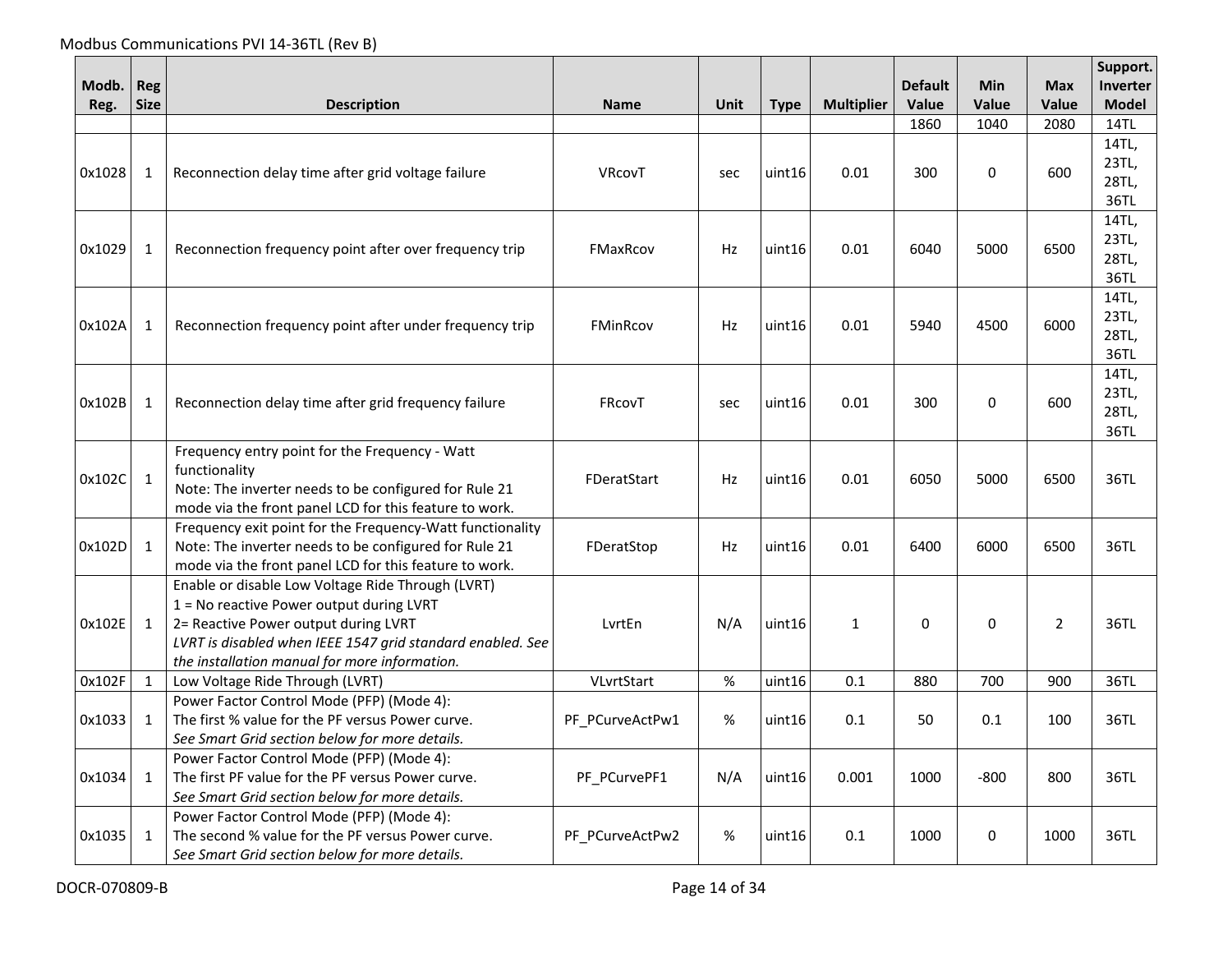| Modb.<br>Reg. | Reg<br><b>Size</b> | <b>Description</b>                                                                                                                                                                                                                            | <b>Name</b>       | Unit         | <b>Type</b> | <b>Multiplier</b> | <b>Default</b><br>Value | Min<br>Value | <b>Max</b><br>Value | Support.<br>Inverter<br><b>Model</b> |
|---------------|--------------------|-----------------------------------------------------------------------------------------------------------------------------------------------------------------------------------------------------------------------------------------------|-------------------|--------------|-------------|-------------------|-------------------------|--------------|---------------------|--------------------------------------|
| 0x1036        | $\mathbf{1}$       | Power Factor Control Mode (PFP) (Mode 4):<br>The second PF value for the PF versus Power curve.<br>See Smart Grid section below for more details.                                                                                             | PF_PCurvePF2      | N/A          | uint16      | 0.001             | $-900$                  | $-800$       | 800                 | 36TL                                 |
| 0x1037        | $\mathbf{1}$       | Power Factor Control Mode (PFP) (Mode 4):<br>The PF versus Power curve turn on grid voltage.<br>The curve is active when the grid voltage is greater than this PF PCurveLockInV<br>voltage.<br>See Smart Grid section below for more details. |                   | $\mathsf{V}$ | uint16      | 0.1               | 4800                    | 4800         | 5280                | 36TL                                 |
| 0x1038        | $\mathbf{1}$       | Power Factor Control Mode (PFP) (Mode 4):<br>The PF versus Power curve turn off grid voltage.<br>The curve is inactive when the grid voltage is lower than<br>this voltage.<br>See Smart Grid section below for more details.                 | PF_PCurveLockOutV | $\vee$       | uint16      | 0.1               | 4320                    | 4224         | 4800                | 36TL                                 |
| 0x1039        | $\mathbf{1}$       | Volt-VAr Mode:<br>Parameters for the Volt-VAr curve<br>See the Volt-VAr section for more details.                                                                                                                                             | Q UCurveVolt1s    | $\vee$       | uint16      | 0.1               | 5184                    | 4800         | 5280                | 36TL                                 |
| 0x103A        | $\mathbf{1}$       | Volt-VAr Mode:<br>[Parameters for the Volt-VAr curve<br>See the Volt-VAr section for more details.                                                                                                                                            | Q_UCurveReactPw1s | $\%$         | uint16      | 0.1               | $\Omega$                | $-600$       | 600                 | 36TL                                 |
| 0x103B        | $\mathbf{1}$       | Volt-VAr Mode:<br>Parameters for the Volt-VAr curve<br>See the Volt-VAr section for more details                                                                                                                                              | Q UCurveVolt2s    | $\vee$       | uint16      | 0.1               | 5280                    | 4800         | 5280                | 36TL                                 |
| 0x103C        | 1                  | Volt-VAr Mode:<br>Parameters for the Volt-VAr curve<br>See the Volt-VAr section for more details                                                                                                                                              | Q UCurveReactPw2s | $\%$         | uint16      | 0.1               | $-500$                  | $-600$       | 600                 | 36TL                                 |
| 0x103D        | 1                  | Volt-VAr Mode:<br>Parameters for the Volt-VAr curve<br>See the Volt-VAr section for more details                                                                                                                                              | Q UCurveVolt1i    | $\mathsf V$  | uint16      | 0.1               | 441.6                   | 422.4        | 480                 | 36TL                                 |
| 0x103E        | 1                  | Volt-VAr Mode:<br>Parameters for the Volt-VAr curve<br>See the Volt-VAr section for more details                                                                                                                                              | Q UCurveReactPw1i | %            | uint16      | 0.1               | 0                       | $-600$       | 600                 | 36TL                                 |
| 0x103F        | $\mathbf{1}$       | Volt-VAr Mode:<br>Parameters for the Volt-VAr curve<br>See the Volt-VAr section for more details                                                                                                                                              | Q UCurveVolt2i    | $\vee$       | uint16      | 0.1               | 4320                    | 4224         | 4800                | 36TL                                 |
| 0x1040        | $\mathbf{1}$       | Volt-VAr Mode:<br>Parameters for the Volt-VAr curve<br>See the Volt-VAr section for more details                                                                                                                                              | Q UCurveReactPw2i | %            | uint16      | 0.1               | 500                     | $-600$       | 600                 | 36TL                                 |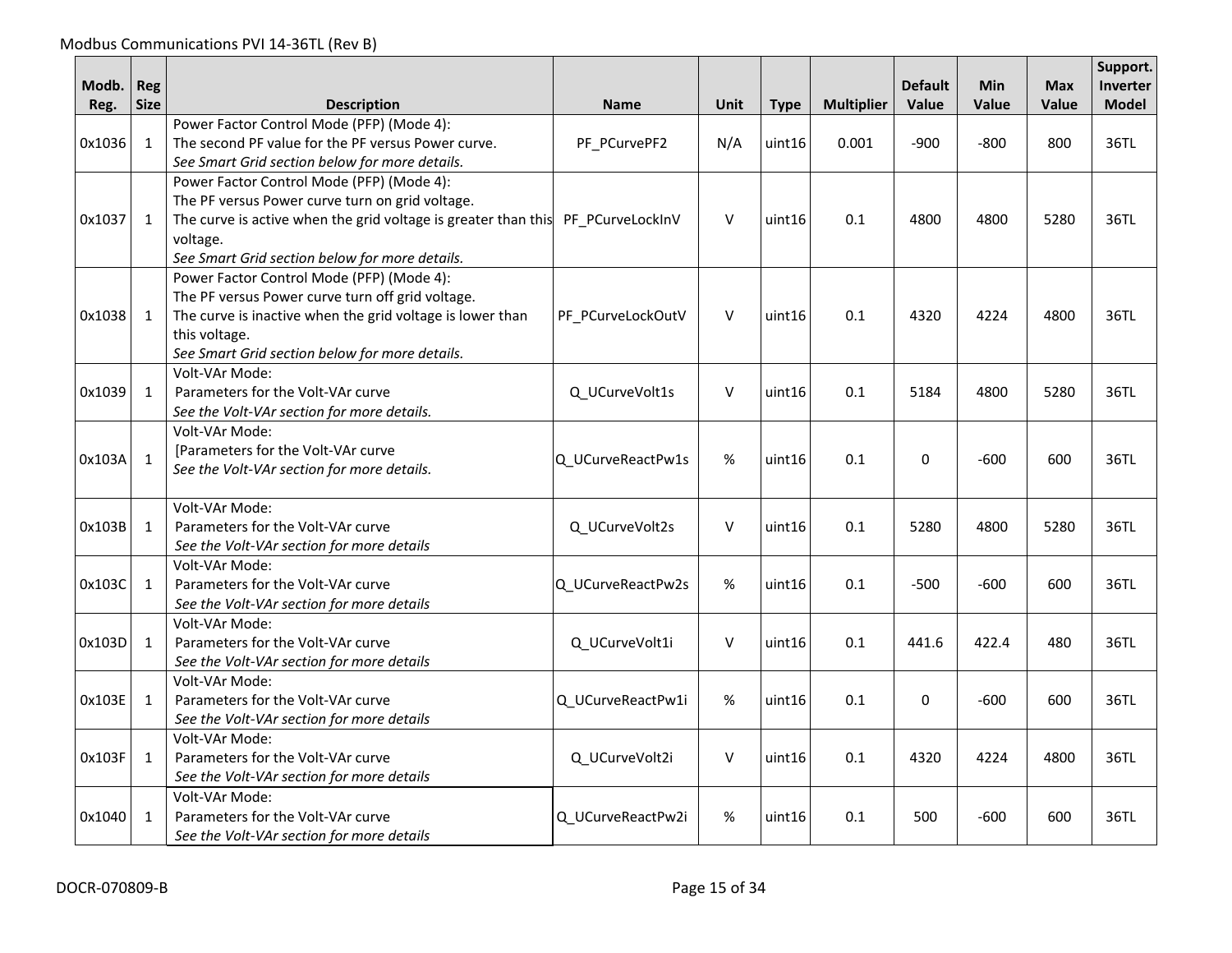Modbus Communications PVI 14-36TL (Rev B)

| Modb.<br>Reg. | <b>Reg</b><br><b>Size</b> | <b>Description</b>                                                                                                                                                                                                                                                                                                                                                                                                                                                                                      | <b>Name</b>                                        | Unit | <b>Type</b> | <b>Multiplier</b> | <b>Default</b><br><b>Value</b> | <b>Min</b><br>Value | <b>Max</b><br>Value | Support.<br>Inverter<br><b>Model</b> |
|---------------|---------------------------|---------------------------------------------------------------------------------------------------------------------------------------------------------------------------------------------------------------------------------------------------------------------------------------------------------------------------------------------------------------------------------------------------------------------------------------------------------------------------------------------------------|----------------------------------------------------|------|-------------|-------------------|--------------------------------|---------------------|---------------------|--------------------------------------|
| 0x1041        | $\mathbf{1}$              | Volt-VAr mode:<br>If the active power is greater than this number, Volt-VAr<br>mode is activated.                                                                                                                                                                                                                                                                                                                                                                                                       | Q UCurveLockInP                                    | %    | uint16      | 0.1               | 200                            | 50                  | 1000                | 36TL                                 |
| 0x1042        | 1                         | Volt-VAr mode:<br>If the active power is lower than this number, Volt-VAr<br>mode is deactivated.                                                                                                                                                                                                                                                                                                                                                                                                       | Q UCurveLockOutP                                   | %    | uint16      | 0.1               | 50                             | 50                  | 1000                | 36TL                                 |
| 0x1043        | $\mathbf{1}$              | Frequency-Watt:<br>Over frequency derating enable/disable<br>$1 =$ Reserved<br>$2$ = Rule 21 curve                                                                                                                                                                                                                                                                                                                                                                                                      | FreqDeratOption                                    | N/A  | uint16      | $\mathbf{1}$      | $\Omega$                       | $\Omega$            | $\overline{2}$      | 36TL                                 |
| 0x1044        | $\mathbf{1}$              | Trip point of over-frequency power derating                                                                                                                                                                                                                                                                                                                                                                                                                                                             | FDeratStart                                        | Hz   | uint16      | 0.01              | 6050                           | 5000                | 6500                | 36TL                                 |
| 0x1045        | 1                         | Reserved                                                                                                                                                                                                                                                                                                                                                                                                                                                                                                |                                                    |      |             |                   |                                |                     |                     |                                      |
| 0x1046        | 1                         | Enable or Disable temporary Power or Power Factor control<br>$0 = Disable$<br>$1 =$ Enable                                                                                                                                                                                                                                                                                                                                                                                                              | <b>RemoteActivePwDisp</b><br>atchModeOption        | N/A  | uint16      | N/A               | 0                              | 0                   | 1                   | 23TL.<br>28TL,<br>36TL               |
| 0x1047        | $\mathbf{1}$              | This register is used to select the inverter Reactive Power<br>mode. This setting is a permanent setting that is maintained<br>through power cycling events.<br>0: Disable Reactive Power Control.<br>1: Enable Temporary Power Factor or Temporary Reactive<br>Power control<br>2: Enable Permanent Reactive Power Control.<br>3: Enable Permanent Power Factor Control<br>4: Enable Power Factor Control Mode<br>5: Enable Volt-VAr mode:<br>See the Reactive Power Control section for more details. | <b>Reactive Power</b><br>generation<br>Mode Select | N/A  | uint16      | N/A               | $\Omega$                       | $\Omega$            | 5                   | 23TL,<br>28TL,<br>36TL               |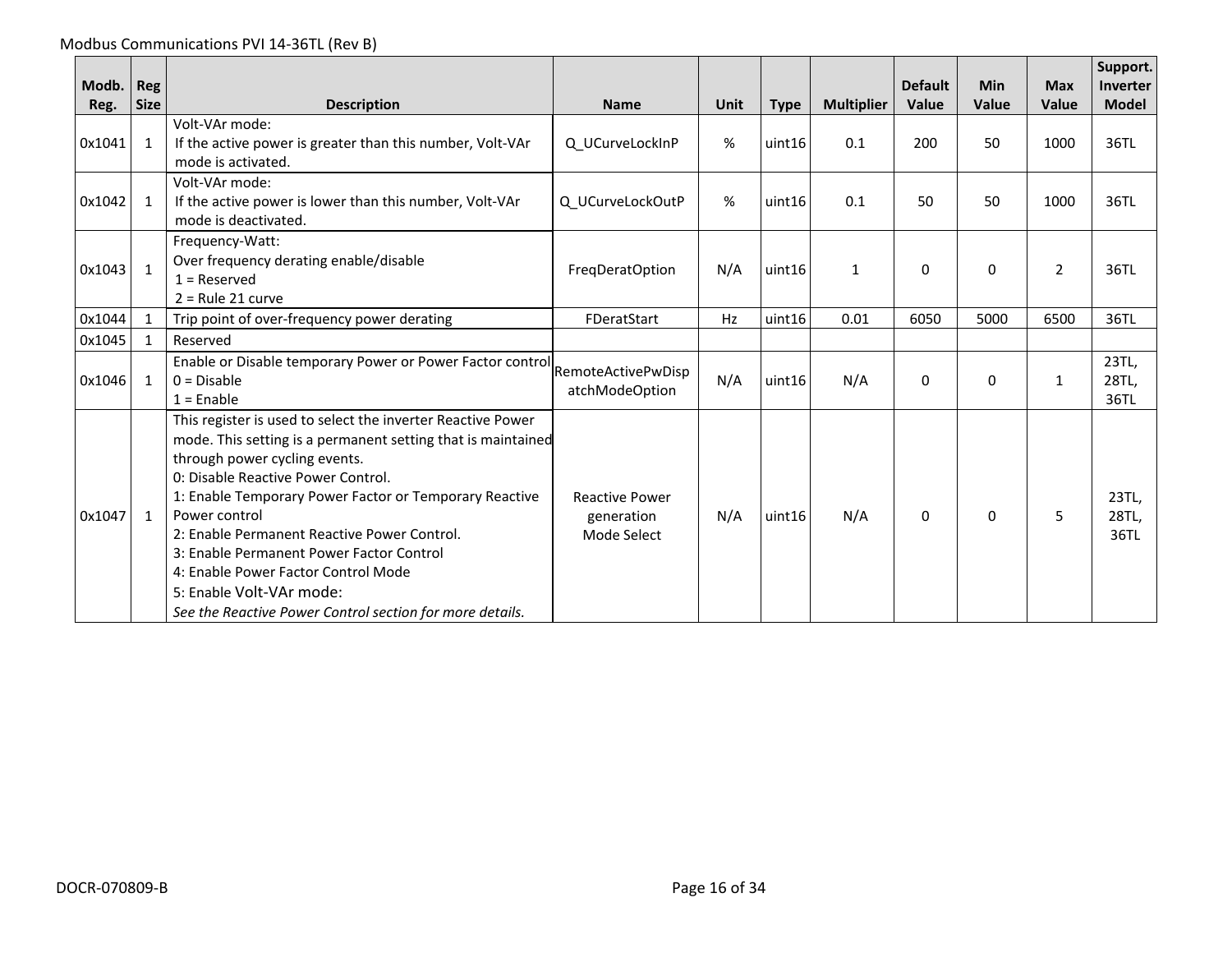# <span id="page-16-0"></span>**3 Smart Grid Features**

#### <span id="page-16-1"></span>**3.1 VAR and PF Control Operation**

Yaskawa - Solectria Solar PVI 23-36TL inverters are capable of providing Volt-VAr control to support voltage regulations at the local grid. The inverters can produce either inductive or capacitive VAr, up to 60% of its kVA nameplate rating. The amount of VAR produced can be programmed at inverter via its LCD display interface locally or remotely through Modbus communications.

The inverters can provide VAr by two means. Either by enabling VAr control mode or PF-control mode

- In VAr-control mode, the inverters will provide a fixed amount of VAr regardless of the amount of Real Power available from PV. The amount of VAr can be programmed to be dependent on Grid grid voltage.
- In PF-control mode, the inverters will change the amount of VAr in accordance with the amount of Real Power available from the PV array to maintain the programmed PF value

The Yaskawa - Solectria Solar PVI 23-36TL inverters are capable of running in 4 different reactive power modes. One of the Reactive Power modes must be selected before attempting to control any of the Reactive Power control functionality.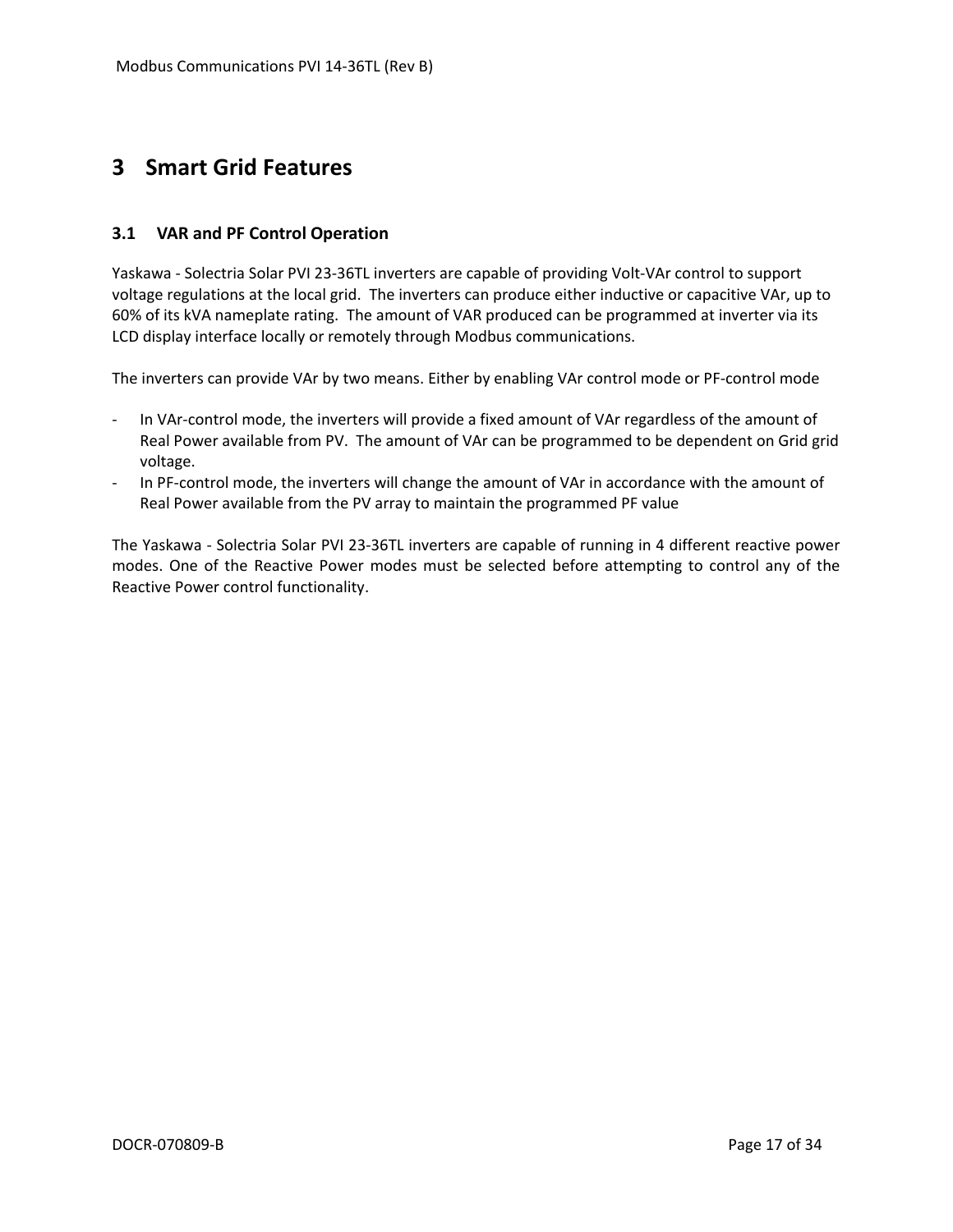#### <span id="page-17-0"></span>**3.1.1 Disable Reactive Power Control (Mode 0)**

The inverter will not produce any reactive power in Disable Reactive Power Control Mode (0).

#### **Register Write Procedure:**

1. Write 0 to register 0x1047

#### <span id="page-17-1"></span>**3.1.2 Fixed Temporary Power Factor or Fixed Temporary Reactive Power Control (Mode 1)**

When the inverter is in Temporary Power Factor or Temporary Reactive Power mode (Mode 1), the inverter will produce a fixed amount of Reactive Power or Power Factor according to the settings in registers TmpPFSet (0x1002) or TmpQSet (0x1003). The setting for these registers is temporary and will be reset back to default value overnight or when the inverter is power cycled.

#### **Register Write Procedure:**

- 1. Write 1 to register 0x1046
- 2. Write 1 to register 0x1047
- 3. Write the desired value to register 0x1002 or 0x1003

#### <span id="page-17-2"></span>**3.1.3 Permanent Fixed Reactive Power Control (Q\_EE) (Mode 2)**

The reactive power control can only be configured using the LCD and the front panel keyboard. Please see the installation manual for more information.

#### <span id="page-17-3"></span>**3.1.4 Permanent Fixed Power Factor Control (PF\_EE) (Mode 3)**

In the Permanent Fixed Power Factor mode (Mode 3), the inverter will produce a fixed amount of Reactive Power according to the Permanent Power Factor register (0x1014, PrmPFSet) setting. The setting for this register is permanent and will not reset back to default value overnight or when the inverter is power cycled.

#### **Register Write Procedure:**

- 1. Write 0x5555 to register 0x1000 to turn the inverter Off.
- 2. Write 3 to register 0x1047
- 3. Write the desired value to register 0x1014
- 4. Write 0xAAAA to register 0x1000 to turn the inverter On.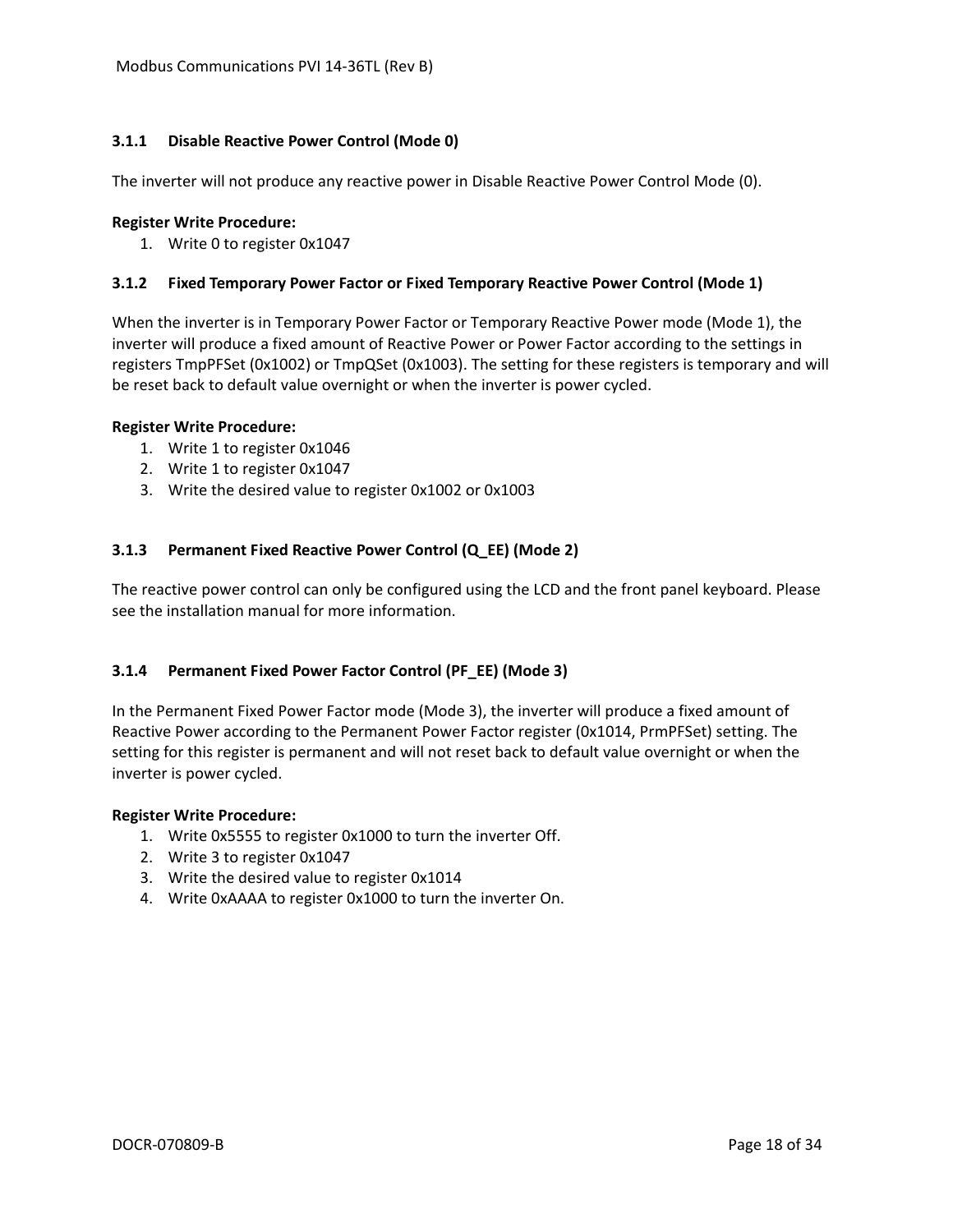#### <span id="page-18-0"></span>**3.1.5 Power Factor Control Mode (PFP) (Mode 4)**

The PVI 23-36TL inverters can also provide VAr by programming the Power Factor.

- PF can be a fixed value in "PF mode". PF will be accurate up to +/- 0.01 of programmed value at load higher than 20% of its rating.
- PF can be programmed to vary with load percentage in "PFP mode". A preset curve is implemented in the inverter.
	- Unity PF from 0% to 50% load.
	- PF changes linearly from unity to a programmed PF with respect to load from 50% to 100%.

When PF is different than 1, the inverter will automatically reduce max Real Power to keep its output current below rated value.

The inverter will produce reactive power according to the PF curve to active power. The curve is defined using registers 0x1033 - 0x1038" as shown in the figure below.



PVI 14-36TL Power Factor Terminology:

- Positive PF means exporting current lagging grid voltage (providing inductive VAR)
- Negative PF means exporting current leading grid voltage (providing capacitive VAR)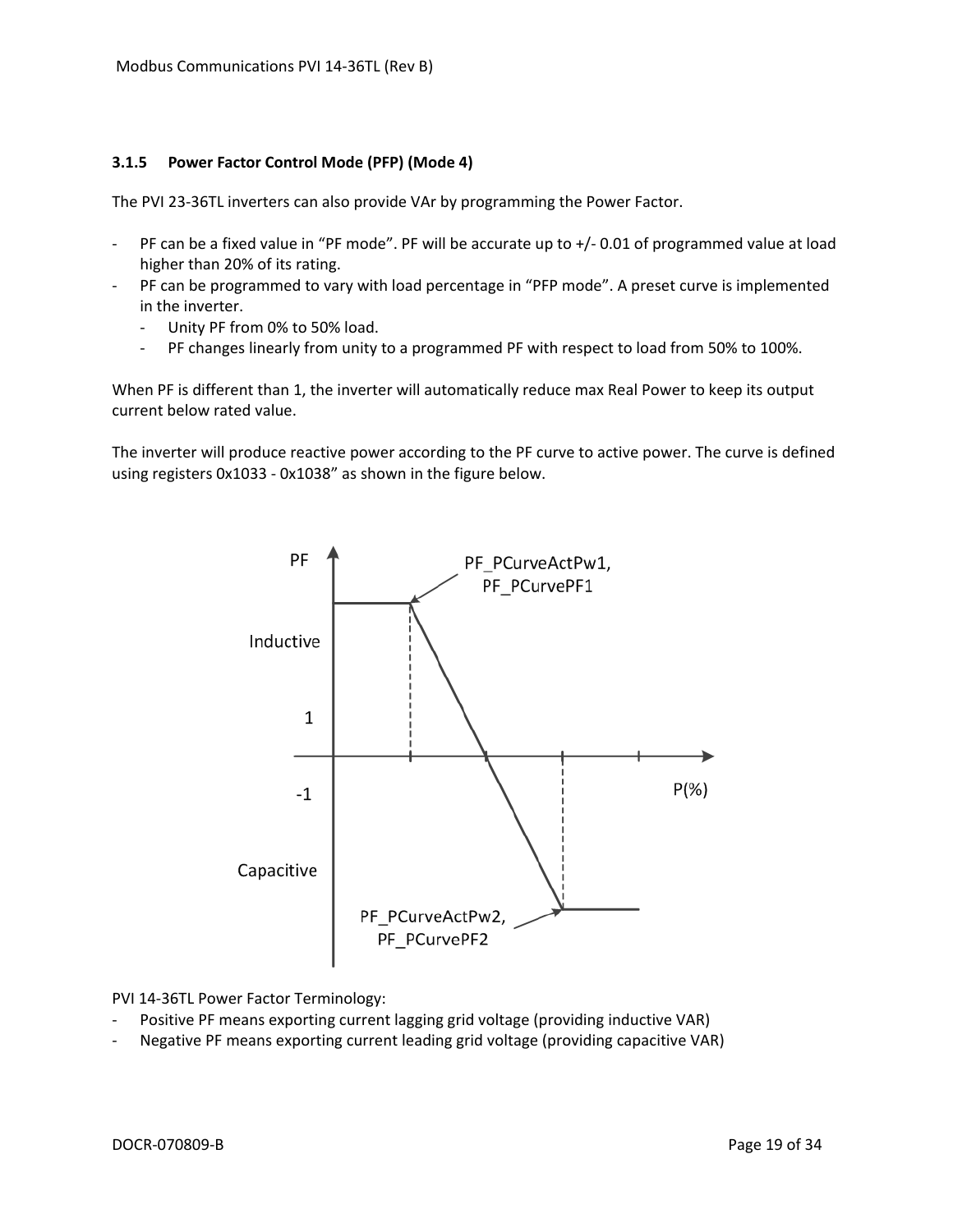#### **Example:**

The curve below shows that the inverter will produce capacitive power PFCurvePF1(PF=-0.8) if the active power is greater than PFCurveP2(80%P). If the active power is lower than PFCurveP1(50%P), PF=1. When active power (P) increases from 50% to 80%, PF decreases linearly from 1 to -0.8.

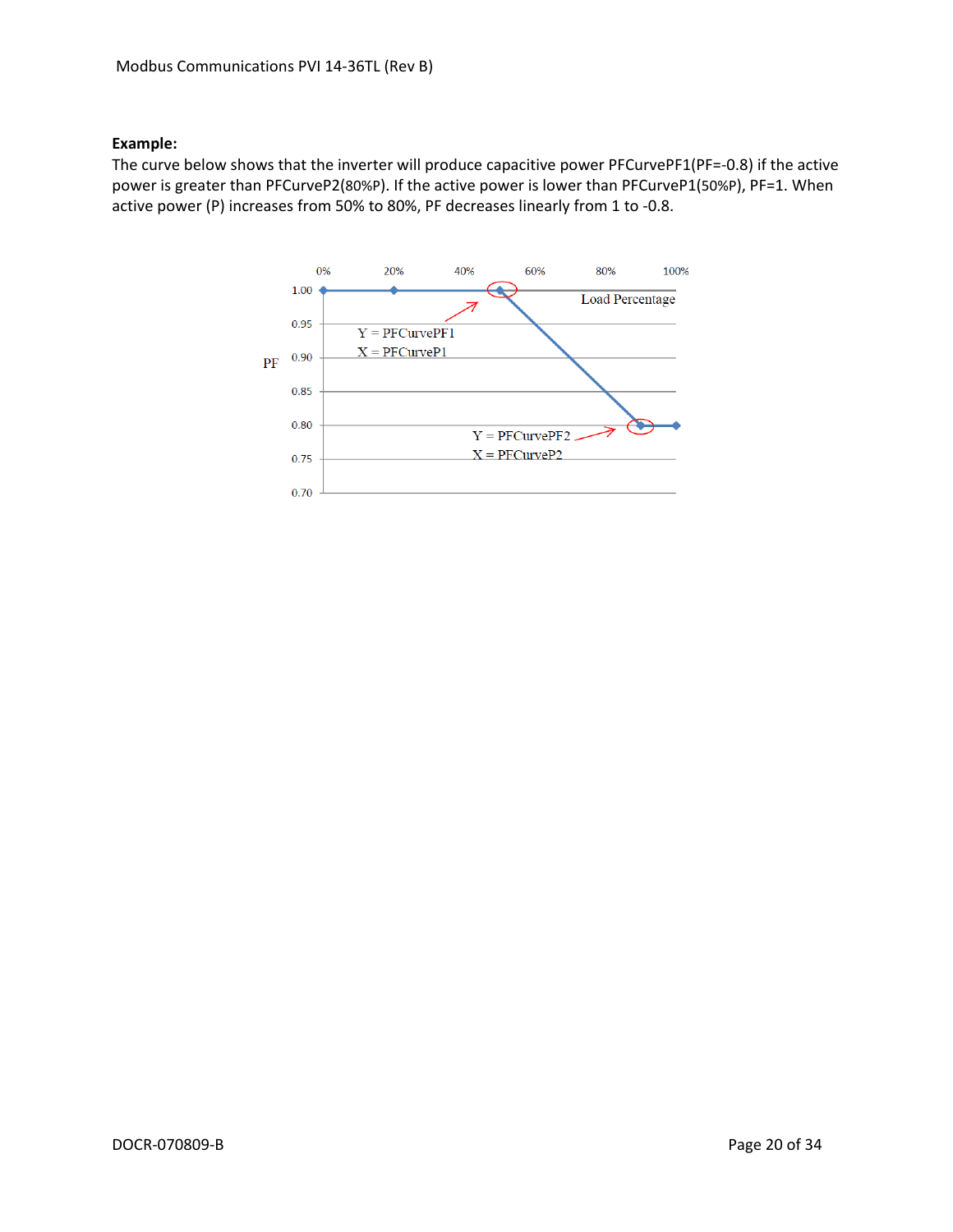#### <span id="page-20-0"></span>**3.1.6 Volt-VAr Mode (QU) (Mode 5):**

The inverters can provide VAr up to 60% of its kW/kVA nameplate rating with 0.1% resolution. For example, a 36kW inverter can provide up to 21.6kVAr of either inductive or capacitive Reactive Power. When the inverter is programmed to provide VAr, the amount of Real Power exported to the Grid is reduced in order to keep the output current below its maximum rating. The relationship of VAr, W, and VA is

# $VA = \sqrt{VAR^2 + W^2}$

For example with a 36kW inverter, at 21.6kVAr setting, inverter will provide maximum of 28.8kW of Real Power according to the calculation below.

$$
36 = \sqrt{21.6^2 + 28.8^2}
$$

With VAr control, the inverters will maintain the programmed Reactive Power VAr while Real Power changes with sunlight condition.

PVI 14-36TL VAr Terminology:

- Inductive Reactive Power exporting to grid is denoted as Positive VAR
- Capacitive Reactive Power exporting to grid is denoted as Negative VAR

The amount of VAr can be programmed to linearly vary with grid voltage measured at the AC terminals of the inverter. The VAR curve and programmable points are shown in the Figure below. The inverter can be programmed either by using the LCD interface or Modbus communications using registers 0x1039 - 0x1042.

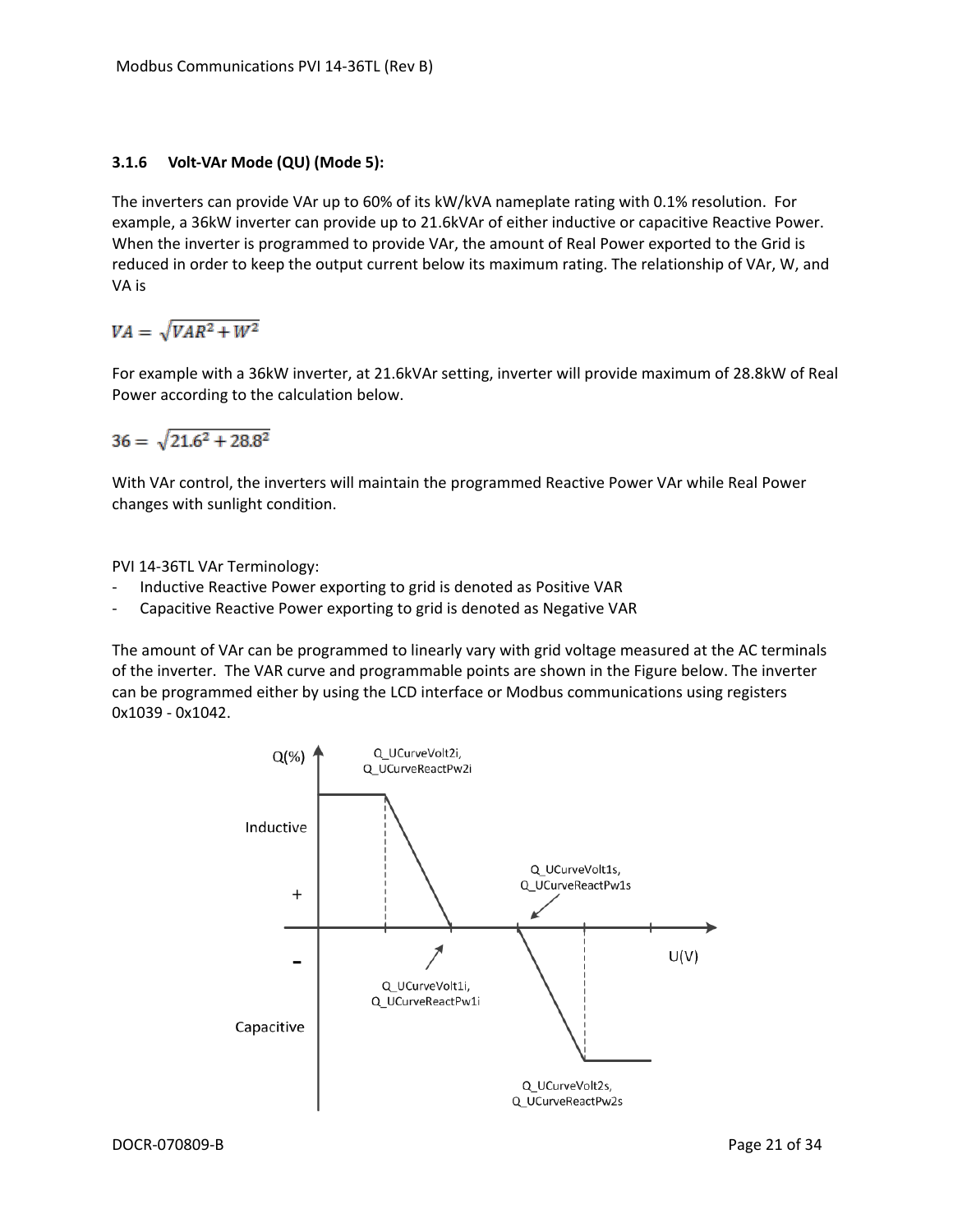#### **Calculating the Volt-VAr Output:**

The Reactive Power output in Volt-VAr mode can be calculated in the following manner. Reactive Power (VAr) output = TmpQSet/1000 \* Inverter Rated Power. Note that VAr is limited to 60% of the inverter nameplate power rating.

#### **Register Write Procedure:**

- 1. Write 0x5555 to register 0x1000 to turn the inverter Off.
- 2. Write 5 to register 0x1047
- 3. Write the desired Volt-VAr curve values to register 0x1039-0x1042.
- 4. Write 0xAAAA to register 0x1000 to turn the inverter On.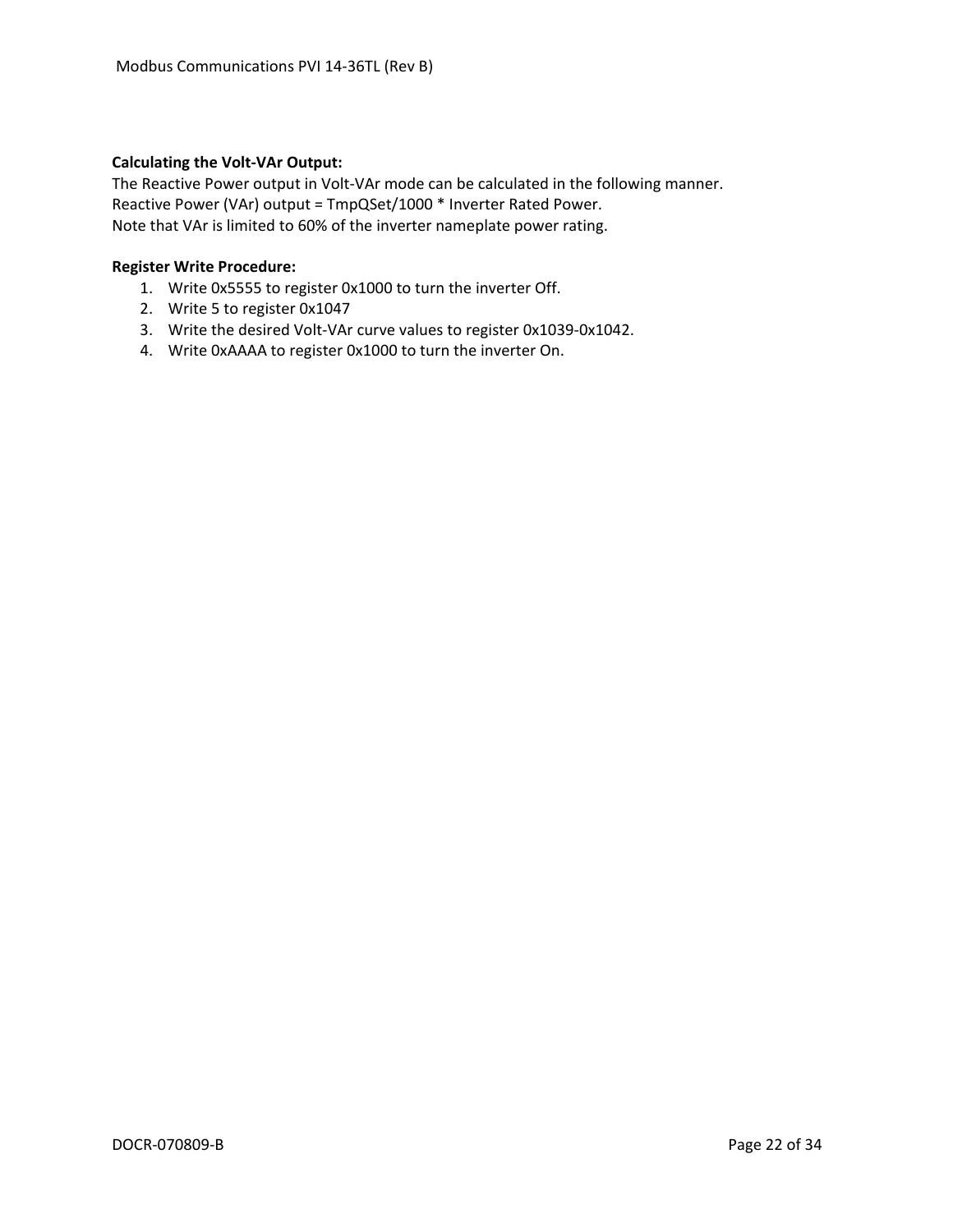# <span id="page-22-0"></span>**4 Inverter Alarms and Alarm Descriptions**

This section describes the PVI 14-36TL alarm register functionalities.

The alarms can be grouped into 3 categories, Warning, Fault and Permanent Fault (PFault), as described in the table below.

| <b>Alarm</b> |                                                                    |                 | <b>Site Visit</b> | Front             |
|--------------|--------------------------------------------------------------------|-----------------|-------------------|-------------------|
| Category     | <b>Description</b>                                                 | <b>Severity</b> | <b>Required</b>   | <b>Panel LED</b>  |
| Warning      | A low severity level warning has been detected at the Inverter.    | Low             | No                | Slow Blink        |
|              | The Inverter can continue to operate and generate power.           |                 |                   |                   |
|              | A medium severity level fault has been detected at the             |                 |                   |                   |
| Fault        | Inverter. The Inverter will shut down and stop generating          | Medium          | No.               | <b>Fast Blink</b> |
|              | power until the fault is cleared.                                  |                 |                   |                   |
|              | A high severity fault level has been detected at the Inverter.     |                 |                   |                   |
| PFault       | The Inverter will shut down and will not restart by itself even if | High            | Yes               | Steady<br>LED On  |
|              | the fault is cleared.                                              |                 |                   |                   |

**Please note alarm mapping differences between Inverter models as indicated by the tables below.**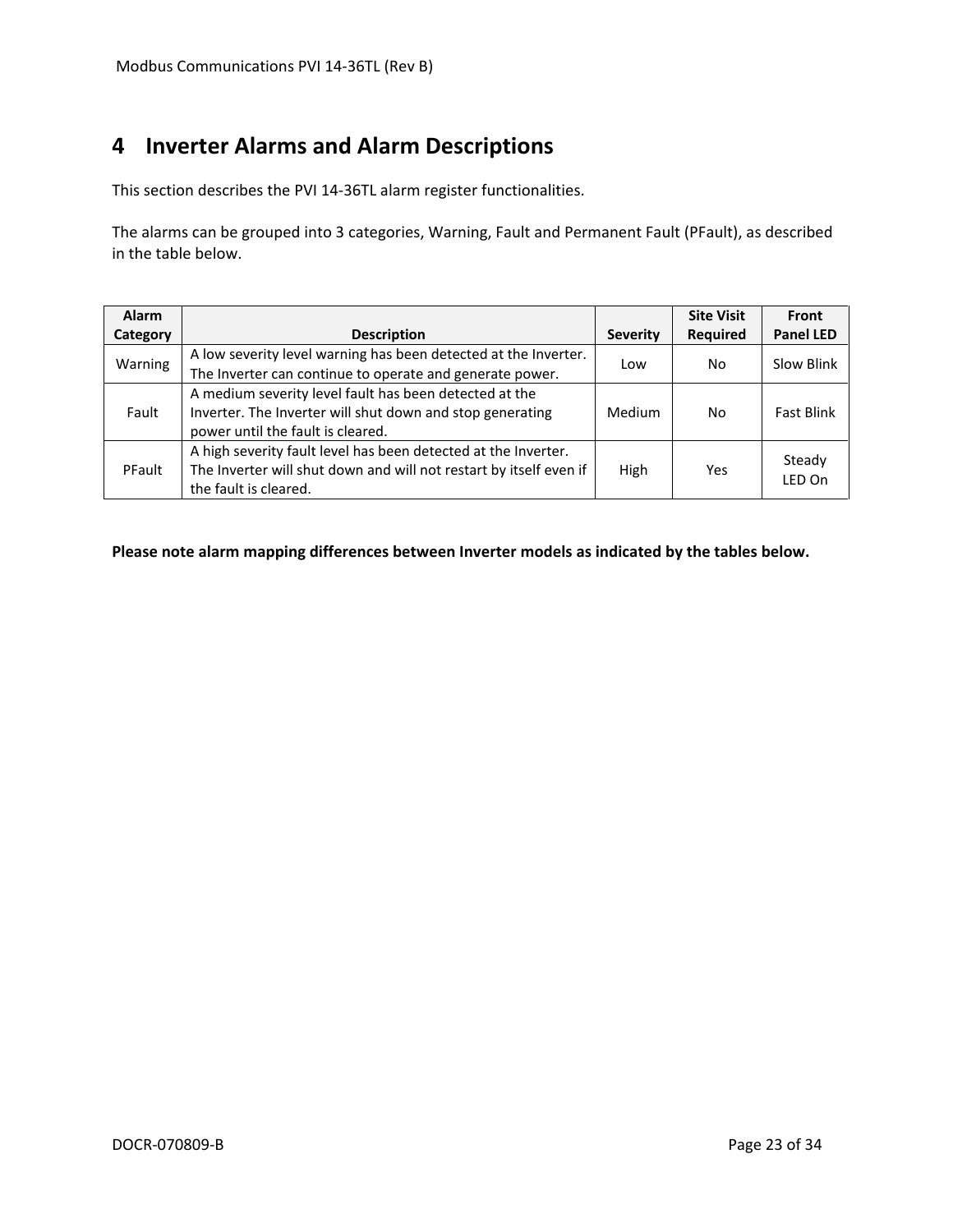# **4.1 Permanent Fault Register**

Any Permanent Faults (PFaults) are considered serious and the alarm will stay on permanently. The inverter will not recover from this fault by itself. A site visit is required to perform thorough site and inverter inspection to determine if it is safe to turn the inverter back on. A site visit is required to clear any PFault alarm and is done by cycling both DC and AC power off and back on again.

<span id="page-23-0"></span>

| <b>Register</b> |                 |                  | Alarm/Protection/                     |                            |                                            |              | <b>LED Readout</b> |    |           |
|-----------------|-----------------|------------------|---------------------------------------|----------------------------|--------------------------------------------|--------------|--------------------|----|-----------|
| <b>Address</b>  | Name/Bits       |                  | <b>Fault</b>                          | <b>LCD Display Readout</b> | <b>Description</b>                         | <b>Power</b> | <b>Run</b>         |    | GridFault |
|                 |                 |                  | Bit15  15V of control board low fault | Fault0160                  | Protect0620 occurs >3 times in 5 minutes.  | On           | Off                | On | On        |
|                 |                 | Bit14            | Inverter open-loop self-test fault    | Fault0150                  | Protect230 occurs >3 times in 5 minutes.   | On           | Off                | On | On        |
|                 |                 | Bit13            | Internal hardware fault               | Fault0140                  | Protect0210 occurs >3 times in 5 minutes.  | On           | Off                | On | On        |
|                 | <b>PFault H</b> |                  | Bit12 Power module fault              | Fault0010                  | Protect0120 occurs >3 times in 5 minutes.  | On           | Off                | On | On        |
|                 |                 | Bit11            | Reserved                              |                            |                                            |              |                    |    |           |
|                 |                 | Bit10            | Reserved                              |                            |                                            |              |                    |    |           |
|                 |                 | Bit9             | Reserved                              |                            |                                            |              |                    |    |           |
| 0x0034          |                 | Bit <sub>8</sub> | Hardware over current fault           | Fault0050                  | lProtect0140 occurs >3 times in 5 minutes. | On           | Off                | On | On        |
|                 |                 | Bit7             | Reserved                              |                            |                                            |              |                    |    |           |
|                 |                 | Bit <sub>6</sub> | <b>DCI</b> fault                      | Fault0070                  | Protect0170 occurs >3 times in 5 minutes.  | On           | Off                | On | On        |
|                 |                 | Bit5             | Reserved                              |                            |                                            |              |                    |    |           |
|                 | <b>PFault L</b> | Bit4             | <b>Static GFCI Fault</b>              | Fault0090                  | Protect0610 occurs >3 times in 5 minutes.  | On           | Off                | On | On        |
|                 |                 | Bit3             | Grid relay fault                      | Fault0100                  | Protect0020 occurs >3 times in 5 minutes.  | On           | Off                | On | On        |
|                 |                 | Bit2             | Bus imbalance fault                   | Fault0110                  | Protect0070 occurs >3 times in 5 minutes.  | On           | Off                | On | On        |
|                 |                 | Bit1             | Bus(sum) low voltage                  | Fault0120                  | IProtect0080 occurs >3 times in 5 minutes. | On           | Off                | On | On        |
|                 |                 | Bit0             | Bus(sum) over voltage fault           | Fault0130                  | IProtect0090 occurs >3 times in 5 minutes. | On           | Off                | On | On        |

#### **PVI 14/20/23/28/36TL: PFault Register (0x0034)**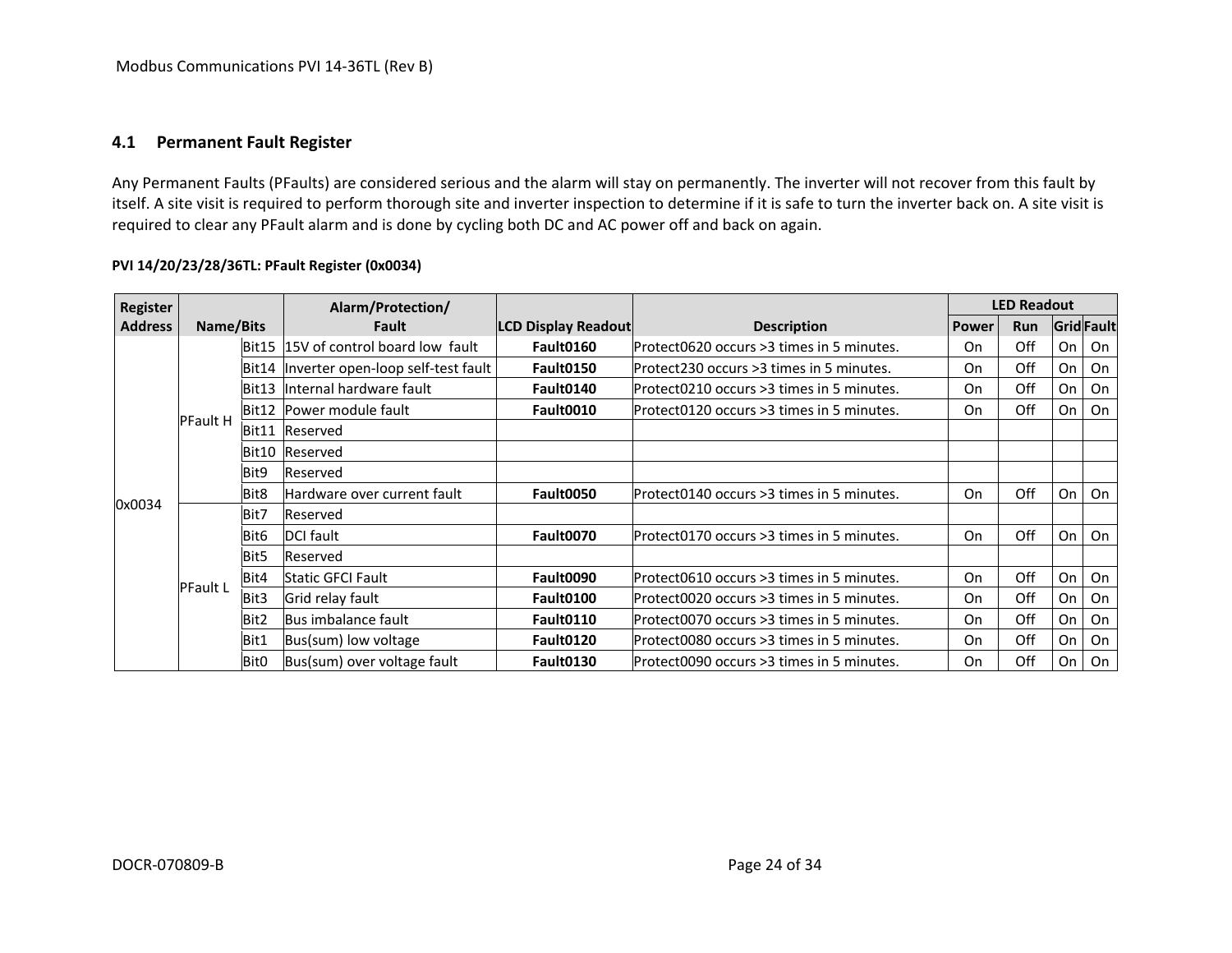# **4.2 Inverter Warning Registers**

Inverter warnings are low severity warning indications; and the inverter can continue to produce power, possibly in derating state. The inverter can resume normal operation if the warning condition clears.

# **PVI 14/20/23/28/36TL: Warning Register (0x0035)**

<span id="page-24-0"></span>

| Register       |           |              | Alarm/Protection/                | <b>LCD Display</b> |                                                   |              |            | <b>LED Readout</b> |            |
|----------------|-----------|--------------|----------------------------------|--------------------|---------------------------------------------------|--------------|------------|--------------------|------------|
| <b>Address</b> | Name/Bits |              | Fault                            | <b>Readout</b>     | <b>Description</b>                                | <b>Power</b> | <b>Run</b> | Grid               | Fault      |
|                |           | Bit15        | Reserved                         |                    |                                                   |              |            |                    |            |
|                |           | Bit14        | Reserved                         |                    |                                                   |              |            |                    |            |
|                |           | Bit13        | Reserved                         |                    |                                                   |              |            |                    |            |
|                | Warn H    | Bit12        | Reserved                         |                    |                                                   |              |            |                    |            |
|                |           | Bit11        | Reserved                         |                    |                                                   |              |            |                    |            |
|                |           | <b>Bit10</b> | Reserved                         |                    |                                                   |              |            |                    |            |
|                |           | Bit9         | <b>LCD EEPROM fault</b>          | <b>Warn0090</b>    | Read/write to the EEPROM LCD failed.              | On           | On         | On                 | Slow Blink |
|                |           | Bit8         | Reserved                         |                    |                                                   |              |            |                    |            |
|                |           | Bit7         | Not used                         | <b>Warn0070</b>    | This warning can be ignored                       |              |            |                    |            |
| 0x0035         |           | Bit6         | Reserved                         |                    |                                                   |              |            |                    |            |
|                |           | Bit5         | Temperature sensor<br>fault      | <b>Warn0050</b>    | Temperature reading is out of range (<-25 D.C).   | On           | On         | On                 | Slow Blink |
|                | Warn L    | Bit4         | Not used                         | <b>Warn0040</b>    | This warning can be ignored                       |              |            |                    |            |
|                |           |              |                                  | <b>Warn0030</b>    | Read/write to EEPROM failed. Parameters stored in |              |            |                    |            |
|                |           | Bit3         | <b>DSP EEPROM fault</b>          |                    | <b>EEPROM</b> are reset to default.               | On           | On         | On                 | Slow Blink |
|                |           | Bit2         | Internal communication<br>failed | <b>CommErr</b>     | SPI communication between DSP and LCD fails.      | On           | On         | On                 | Slow Blink |
|                |           | Bit1         | Internal fan error               | <b>IntFanErr</b>   | Internal fan failed or fan is blocked.            | On           | On         | On                 | Slow Blink |
|                |           | Bit0         | External fan error               | <b>ExtFanErr</b>   | External fan failed or fan is blocked.            | On           | On         | On                 | Slow Blink |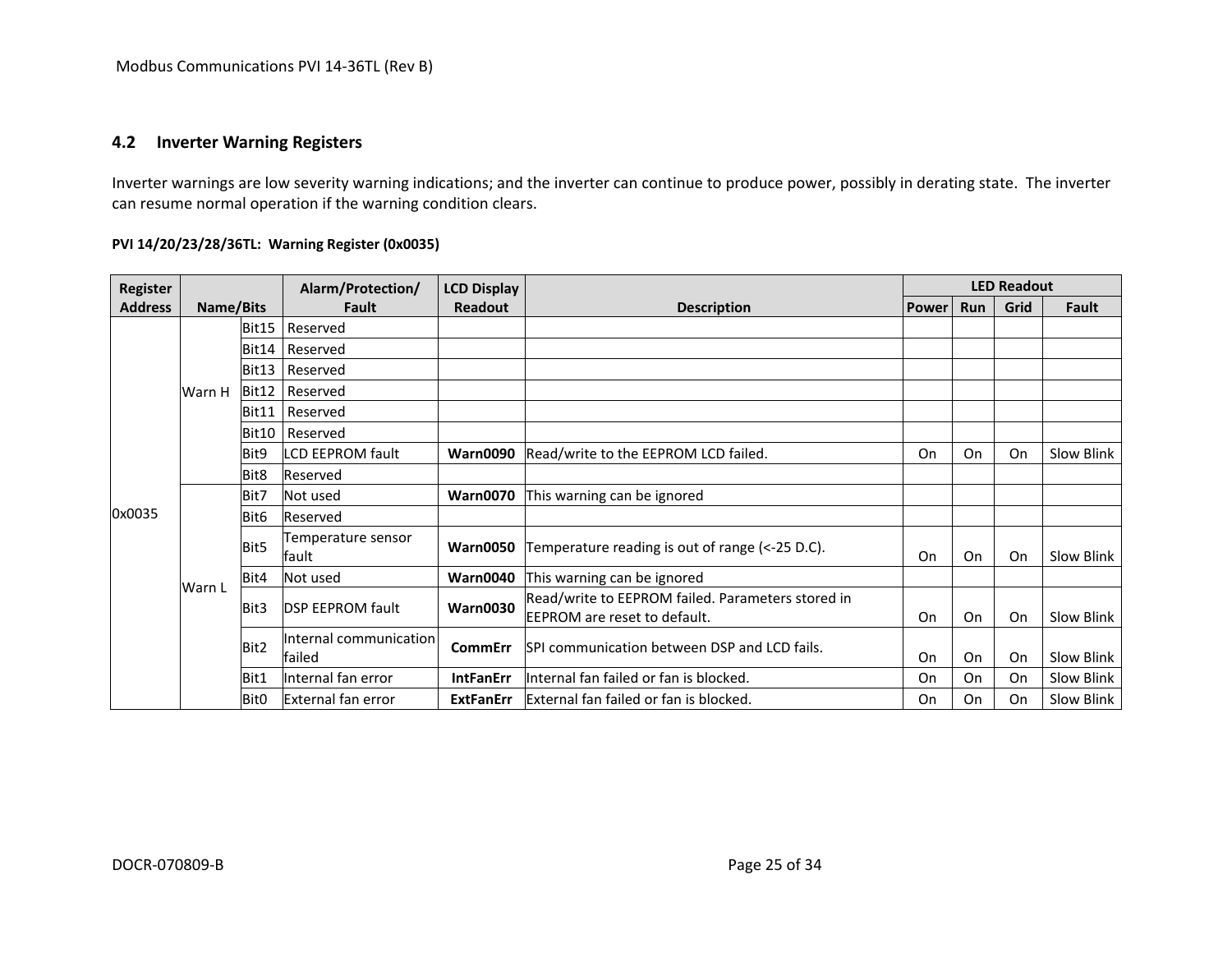### **4.3 Inverter Fault Registers**

Inverter Faults are medium severity faults which will stop the inverter from running. It is possible for the inverter to restart if the fault clears.

# **PVI 14/23/26/36TL: Fault0 Register (0x0036)**

<span id="page-25-0"></span>

| <b>Register</b> |           |                  | Alarm/Protection/                           | <b>LCD Display</b> |                                                                                                 |              |     | <b>LED Readout</b> |                    |
|-----------------|-----------|------------------|---------------------------------------------|--------------------|-------------------------------------------------------------------------------------------------|--------------|-----|--------------------|--------------------|
| <b>Address</b>  | Name/Bits |                  | Fault                                       | Readout            | <b>Description</b>                                                                              | <b>Power</b> | Run | Grid               | Fault              |
|                 |           | Bit15            | Sampling offset of output<br>lcurrent error | Protect0010        | The sampling offset of output current is out of range.<br>(>3%)                                 | On           | Off | On                 | Quick Blink        |
|                 |           | Bit14            | Over-temperature<br>Iprotection             | <b>TempOver</b>    | Internal over temperature is detected. (Power Module<br>>107°C, Inner cabinet > 70°C)           | On           | Off | On                 | Quick Blink        |
|                 | Fault OH  | Bit13            | Grid relay error                            | Protect0020        | The voltages at both sides of grid relay do not match<br>leach other.                           | On           | Off | On                 | <b>Quick Blink</b> |
|                 |           | Bit12            | Loss of main                                |                    | GridV.OutLim One phase of grid has been lost.                                                   | On           | Off | Blink              | <b>Quick Blink</b> |
|                 |           | Bit11            | Grid under frequency                        |                    | GridF.OutLim Frequency is low. (<59.3Hz)                                                        | On           | Off | <b>Blink</b>       | Quick Blink        |
|                 |           | Bit10            | Grid Over frequency                         |                    | GridF.OutLim   Frequency is high. (>60.5Hz)                                                     | On           | Off | Blink              | Quick Blink        |
| 0x0036          |           | Bit9             | Inverter over current                       | Protect0030        | linverter over current detected. (>65A)                                                         | On           | Off | On                 | <b>Quick Blink</b> |
|                 |           | Bit8             | Grid phase voltage out of<br>range          | GridV.OutLim       | One phase of the voltage is out of range. (<88%> 110%,<br>trip point is settable)               | On           | Off | <b>Blink</b>       | Quick Blink        |
|                 |           | Bit7             | Grid line voltage out of<br>range           | GridV.OutLim       | One of the line voltages is out range. (<88%,> 110%, trip<br>lpoint is settable)                | On           | Off | Blink              | Quick Blink        |
|                 |           | Bit <sub>6</sub> | PV1 over current                            | Protect0040        | One boost of MPPT1 is over current. (>25A)                                                      | On           | Off | On                 | <b>Quick Blink</b> |
|                 |           | Bit5             | Reserved                                    |                    |                                                                                                 |              |     |                    |                    |
|                 | Fault OL  | Bit4             | Inverter soft start timeout                 | Protect0050        | Inverter soft start failure.<br>$(previous > 10s)$                                              | On           | Off | On                 | <b>Quick Blink</b> |
|                 |           | Bit3             | Bus soft start timeout                      | Protect0060        | The soft start of boost fails. BUS could not reach the<br>reference voltage.<br>(previous >10s) | On           | Off | On                 | <b>Quick Blink</b> |
|                 |           | Bit2             | <b>Bus imbalance</b>                        | Protect0070        | BUS imbalance is detected. (+/-BUS imbalance >100V)                                             | On           | Off | On                 | <b>Quick Blink</b> |
|                 |           | Bit1             | Bus(sum) low voltage                        | Protect0080        | BUS voltage is low in operation (sum<100V).                                                     | On           | Off | On                 | Quick Blink        |
|                 |           | Bit <sub>0</sub> | Bus(sum) over voltage<br>(firmware)         | Protect0090        | BUS over voltage (Sum of +/-BUS >925V) is detected by<br>firmware.                              | On           | Off | On                 | Quick Blink        |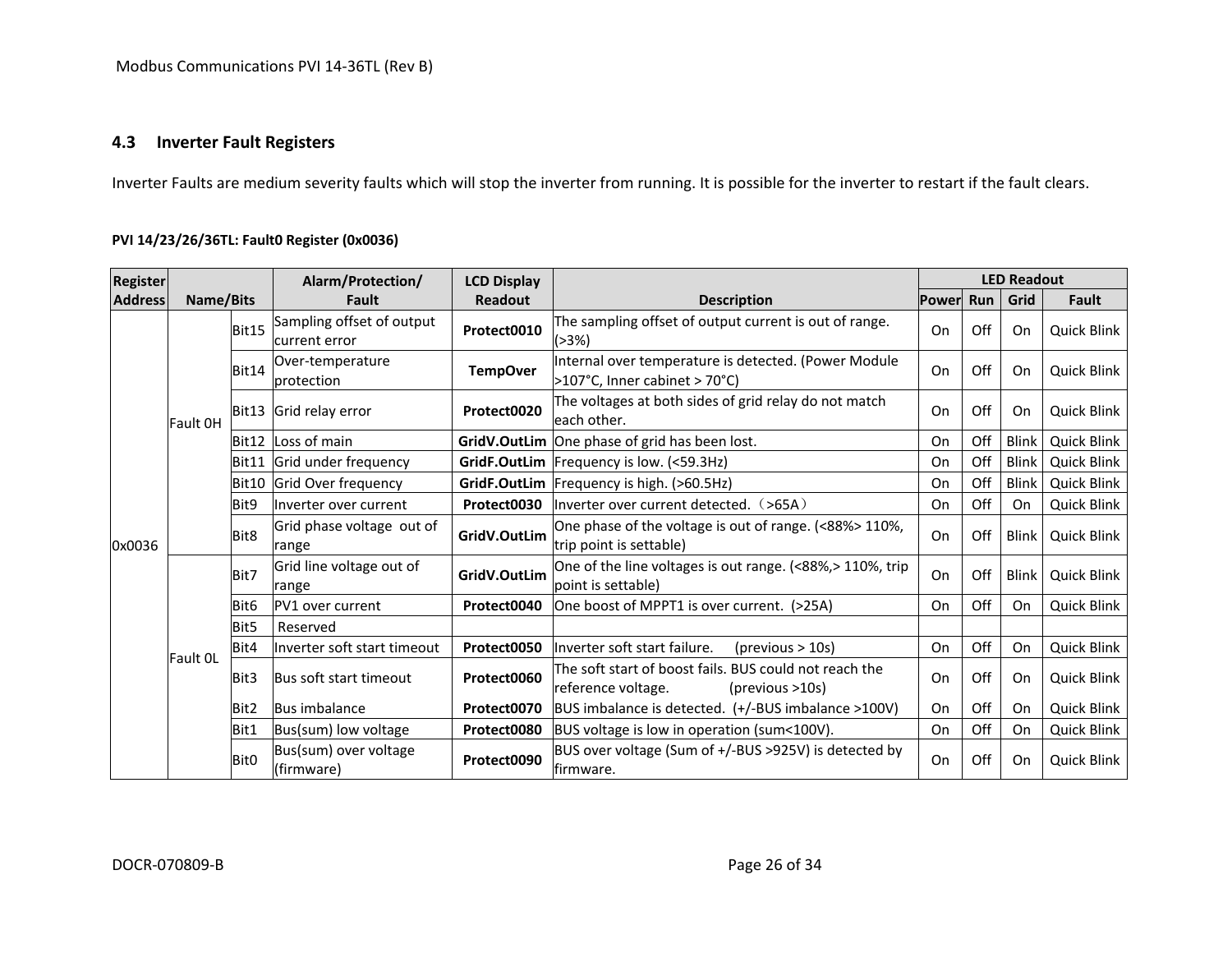#### **PVI 20TL: Fault0 Register (0x0036)**

| <b>Register</b> |           |                  | Alarm/Protection/                          | <b>LCD Display</b> |                                                                                                 |           |     | <b>LED Readout</b> |                    |
|-----------------|-----------|------------------|--------------------------------------------|--------------------|-------------------------------------------------------------------------------------------------|-----------|-----|--------------------|--------------------|
| <b>Address</b>  | Name/Bits |                  | Fault                                      | <b>Readout</b>     | <b>Description</b>                                                                              | Power Run |     | Grid               | Fault              |
|                 |           | Bit15            | Sampling offset of output<br>current error | <b>IntProtectA</b> | The sampling offset of output current is out of range.<br>(>3%)                                 | On        | Off | On                 | <b>Quick Blink</b> |
|                 |           | Bit14            | Over-temperature<br>protection             | <b>TempOver</b>    | Internal over temperature is detected. (Power Module<br>>107°C, Inner cabinet > 68°C)           | On        | Off | On                 | <b>Quick Blink</b> |
|                 | Fault OH  |                  | Bit13 Grid relay error                     | <b>IntProtectB</b> | The voltages at both sides of grid relay do not match<br>leach other.                           | On        | Off | On                 | <b>Quick Blink</b> |
|                 |           | Bit12            | Loss of main                               |                    | GridV.OutLim One phase of grid has been lost.                                                   | On        | Off | <b>Blink</b>       | Quick Blink        |
|                 |           | Bit11            | Grid under frequency                       |                    | GridF.OutLim Frequency is low. (<59.3Hz)                                                        | On        | Off | <b>Blink</b>       | <b>Quick Blink</b> |
|                 |           | Bit10            | Grid Over frequency                        | GridF.OutLim       | Frequency is high. (>60.5Hz)                                                                    | On        | Off | <b>Blink</b>       | Quick Blink        |
| 0x0036          |           | Bit9             | Inverter over current                      | <b>IntProtectC</b> | linverter over current detected. $($ >58A $)$                                                   | On        | Off | On.                | <b>Quick Blink</b> |
|                 |           | Bit <sub>8</sub> | Grid phase voltage out of<br>range         | GridV.OutLim       | One phase of the voltage is out of range. (<88%> 110%,<br>trip point is settable)               | On        | Off | <b>Blink</b>       | <b>Quick Blink</b> |
|                 |           | Bit7             | Grid line voltage out of<br>range          | GridV.OutLim       | One of the line voltages is out range. (<88%,> 110%, trip<br>point is settable)                 | On        | Off | <b>Blink</b>       | <b>Quick Blink</b> |
|                 |           | Bit <sub>6</sub> | PV1 over current                           | <b>IntProtectD</b> | Boost Module 1 (MPPT1) over current detected. (>45A)                                            | On        | Off | On                 | <b>Quick Blink</b> |
|                 |           | Bit <sub>5</sub> |                                            |                    |                                                                                                 |           |     |                    |                    |
|                 | Fault OL  | Bit4             | Inverter soft start timeout                | <b>IntProtectE</b> | Inverter soft start failure.<br>$(\text{previous} > 10s)$                                       | On        | Off | On                 | <b>Quick Blink</b> |
|                 |           | Bit3             | Bus soft start timeout                     | <b>IntProtectF</b> | The soft start of boost fails. BUS could not reach the<br>reference voltage.<br>(previous >10s) | On        | Off | On                 | <b>Quick Blink</b> |
|                 |           | Bit2             | <b>Bus imbalance</b>                       | <b>IntProtectG</b> | BUS imbalance is detected. (+/-BUS imbalance >130V)                                             | On        | Off | On                 | <b>Quick Blink</b> |
|                 |           | Bit1             | Bus(sum) low voltage                       | <b>IntProtectH</b> | BUS voltage is low in operation (sum<260V).                                                     | On        | Off | On                 | Quick Blink        |
|                 |           | Bit <sub>0</sub> | Bus(sum) over voltage<br>(firmware)        | <b>IntProtectI</b> | BUS over voltage (Sum of +/-BUS >840V) is detected by<br>lfirmware.                             | On        | Off | On                 | <b>Quick Blink</b> |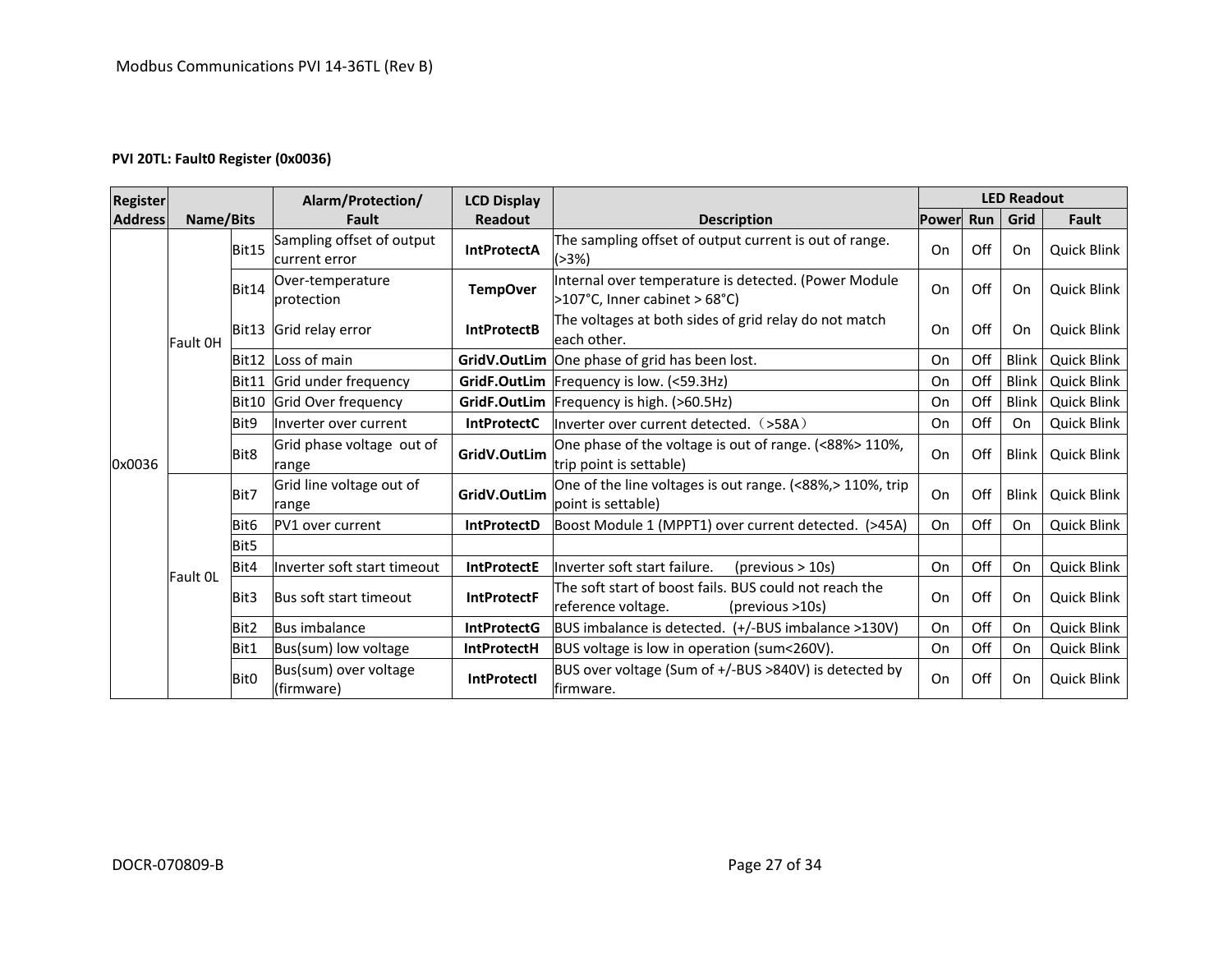#### **PVI 14/23/28/36TL: Fault 1 Register (0x0037)**

| <b>Register</b> |           |                  | Alarm/Protection/                 | <b>LCD Display</b>  |                                                                                                    |              |            | <b>LED Readout</b> |                    |
|-----------------|-----------|------------------|-----------------------------------|---------------------|----------------------------------------------------------------------------------------------------|--------------|------------|--------------------|--------------------|
| <b>Address</b>  | Name/Bits |                  | Fault                             | <b>Readout</b>      | <b>Description</b>                                                                                 | <b>Power</b> | <b>Run</b> | Grid               | Fault              |
|                 |           | Bit15            | eakage current sensor<br>error    | Protect0100         | Leakage current sensor failure.                                                                    | On           | Off        | On                 | Quick Blink        |
|                 |           | Bit14            | Reserved                          |                     |                                                                                                    |              |            |                    |                    |
|                 |           | Bit13            | Reserved                          |                     |                                                                                                    |              |            |                    |                    |
|                 | Fault 1H  | Bit12            | Power module protection           | Protect0120         | Power module tripped.                                                                              | On           | Off        | On                 | <b>Quick Blink</b> |
|                 |           | Bit11            | Inverter current imbalance        | Protect0130         | Inverter current imbalance detected. (>8%)                                                         | On           | Off        | On                 | <b>Quick Blink</b> |
|                 |           | Bit10            | Reserved                          |                     |                                                                                                    |              |            |                    |                    |
| 0x0037          |           | Bit9             | Grid voltage imbalance            |                     | GridV.OutLim Imbalance for grid voltage detected. (>2.6%)                                          | On           | Off        | On                 | Quick Blink        |
|                 |           | Bit8             | Inverter hardware over<br>current | Protect0140         | Inverter over current detected.                                                                    | On           | Off        | On                 | <b>Quick Blink</b> |
|                 |           | Bit7             | MCU protection                    | Protect0150         | Grid errors detected by assistant MiniMCU. (Grid<br>lerror)                                        | On           | Off        | On                 | <b>Quick Blink</b> |
|                 |           | Bit <sub>6</sub> | Reserved                          |                     |                                                                                                    |              |            |                    |                    |
|                 |           | Bit5             | Frequency detection fault         | Protect0160         | Inverter cannot identify frequency: 50/60Hz.<br>(<55Hz, >70Hz)                                     | On           | Off        | On                 | Quick Blink        |
|                 | Fault 1L  | Bit4             | Dynamic leakage current<br>high   | <b>GFCIErr</b>      | Leakage current fault. (Sudden > 30mA)                                                             | On           | Off        | On                 | <b>Quick Blink</b> |
|                 |           | Bit3             | Insulation resistance low         | <b>IsolationErr</b> | Insulation resistance is low.<br>(<250kOhm for 23/28TL) (<220kOhm for 20TL)<br>(<220kohm for 14TL) | On           | Off        | On                 | <b>Quick Blink</b> |
|                 |           | Bit2             | DCI high                          | Protect0170         | DC current injection failure. (>0.5%In, settable)                                                  | On           | Off        | On                 | Quick Blink        |
|                 |           | Bit1             | DCI offset error                  | Protect0180         | DCI sampling offset of current is out of range. (>10%)                                             | On           | Off        | On                 | Quick Blink        |
|                 |           | <b>BitO</b>      | Inverter voltage offset error     | Protect0190         | Inverter sampling voltage offset is out of range. (>5%)                                            | On           | Off        | On                 | Quick Blink        |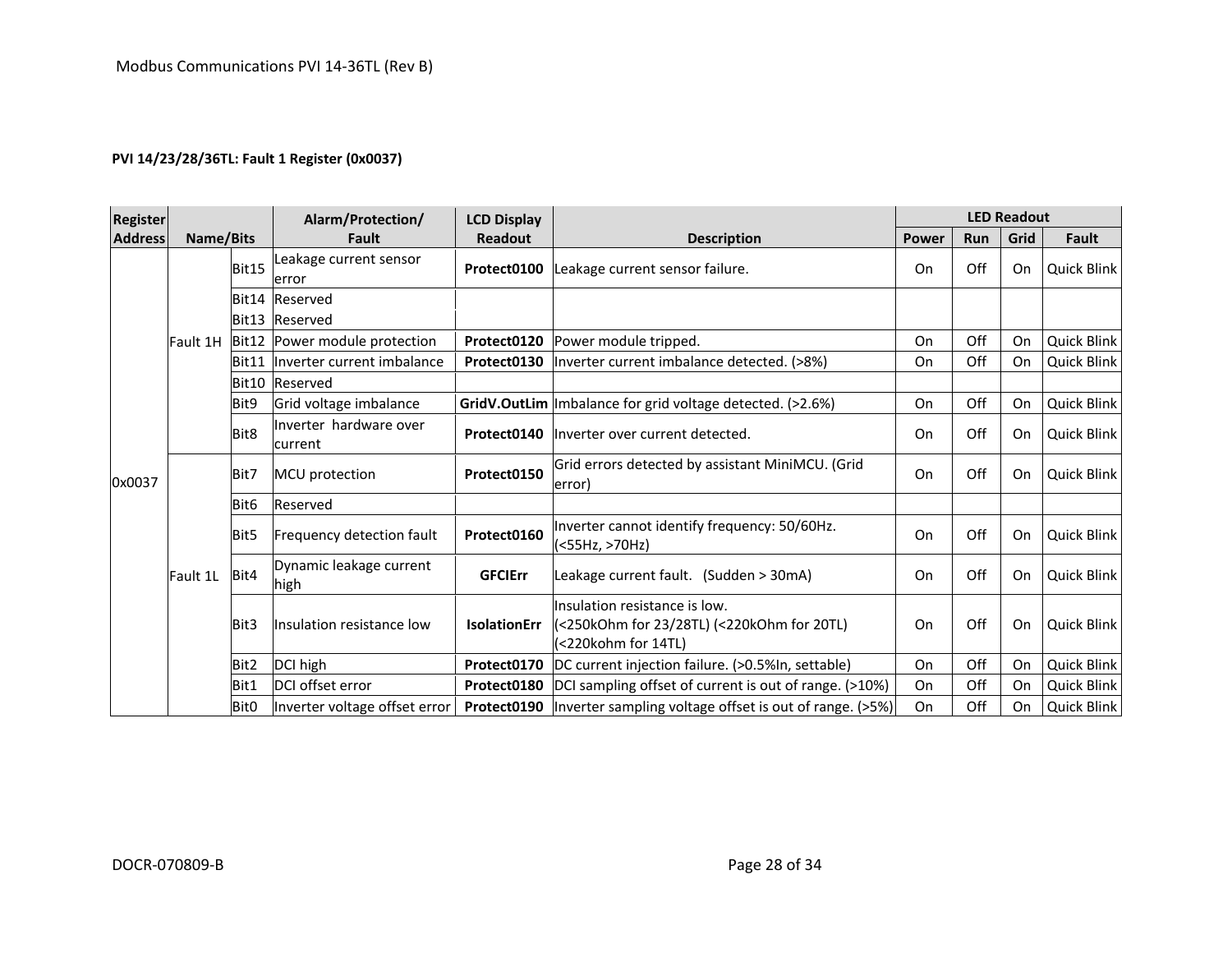#### **PVI 20TL: Fault 1 Register (0x0037)**

| <b>Register</b> |                 |                  | Alarm/Protection/                 | <b>LCD Display</b> |                                                                |              |            | <b>LED Readout</b> |             |
|-----------------|-----------------|------------------|-----------------------------------|--------------------|----------------------------------------------------------------|--------------|------------|--------------------|-------------|
| <b>Address</b>  | Name/Bits       |                  | Fault                             | <b>Readout</b>     | <b>Description</b>                                             | <b>Power</b> | <b>Run</b> | Grid               | Fault       |
|                 |                 | Bit15            | Leakage current sensor<br>error   | <b>IntProtectJ</b> | Leakage current sensor failure.                                | On           | Off        | On                 | Quick Blink |
|                 |                 | Bit14            | Bus overvoltage (hardware)        | <b>IntProtectK</b> | BUS over voltage detected by hardware.                         | On           | Off        | On                 | Quick Blink |
|                 |                 | Bit13            | Reserved                          |                    |                                                                |              |            |                    |             |
|                 | <b>Fault 1H</b> | Bit12            | Power module protection           | <b>IntProtectL</b> | Power module tripped.                                          | On           | Off        | On                 | Quick Blink |
|                 |                 | Bit11            | Inverter current imbalance        | <b>IntProtectM</b> | Inverter current imbalance detected. (>8%)                     | On           | Off        | On                 | Quick Blink |
|                 |                 | Bit10            | Reserved                          |                    |                                                                |              |            |                    |             |
|                 |                 | Bit9             | Grid voltage imbalance            |                    | GridV.OutLim Imbalance for grid voltage detected. (>2.6%)      | On           | Off        | On                 | Quick Blink |
|                 |                 | Bit8             | Inverter hardware over<br>current | <b>IntProtectN</b> | linverter over current detected.                               | On           | Off        | On                 | Quick Blink |
| 0x0037          |                 | Bit7             | MCU protection                    | <b>IntProtectO</b> | Grid errors detected by assistant MiniMCU. (Grid<br>lerror)    | On           | Off        | On                 | Quick Blink |
|                 |                 | Bit6             | Reserved                          |                    |                                                                |              |            |                    |             |
|                 |                 | Bit5             | Frequency detection fault         | <b>IntProtectP</b> | Inverter cannot identify frequency: 50/60Hz.<br>(<55Hz, >70Hz) | On           | Off        | On                 | Quick Blink |
|                 | Fault 1L        | Bit4             | Dynamic leakage current<br>high   | <b>GFCIErr</b>     | Leakage current fault. (Sudden > 30mA)                         | On           | Off        | On                 | Quick Blink |
|                 |                 | Bit3             | Insulation resistance low         | IsolationErr       | Insulation resistance is low. (<600kohm)                       | On           | Off        | On                 | Quick Blink |
|                 |                 | Bit2             | DCI high                          | <b>IntProtectQ</b> | DC current injection failure. (120mA, settable)                | On           | Off        | On                 | Quick Blink |
|                 |                 | Bit1             | DCI offset error                  | <b>IntProtectR</b> | DCI sampling offset of current is out of range. (>10%)         | On           | Off        | On                 | Quick Blink |
|                 |                 | Bit <sub>0</sub> | Inverter voltage offset error     | <b>IntProtectS</b> | Inverter sampling voltage offset is out of range. (>5%)        | On           | Off        | On                 | Quick Blink |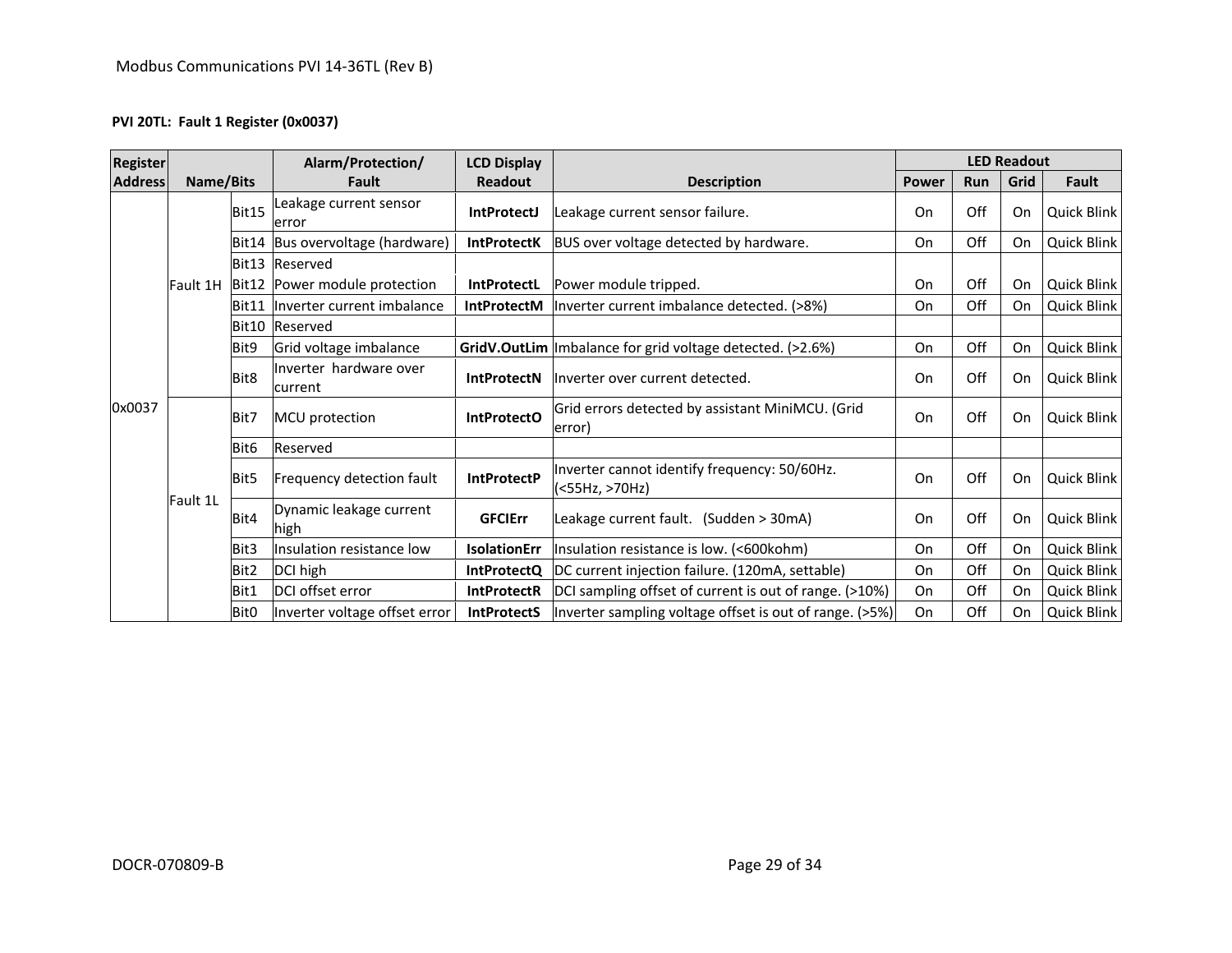### **PVI 23/28/36TL: Fault 2 Register (0x0038)**

| <b>Register</b> |           |                  | Alarm/Protection/                      | <b>LCD Display</b> |                                                                                 |              |            | <b>LED Readout</b> |                    |
|-----------------|-----------|------------------|----------------------------------------|--------------------|---------------------------------------------------------------------------------|--------------|------------|--------------------|--------------------|
| <b>Address</b>  | Name/Bits |                  | Fault                                  | <b>Readout</b>     | <b>Description</b>                                                              | <b>Power</b> | <b>Run</b> | Grid               | Fault              |
|                 |           |                  | Bit15 Reserved                         |                    |                                                                                 |              |            |                    |                    |
|                 |           |                  | Bit14 Reserved                         |                    |                                                                                 |              |            |                    |                    |
|                 |           |                  | Bit13 Reserved                         |                    |                                                                                 |              |            |                    |                    |
|                 | Fault 2H  | <b>Bi12</b>      | Reserved                               |                    |                                                                                 |              |            |                    |                    |
|                 |           |                  | Bit11 Reserved                         |                    |                                                                                 |              |            |                    |                    |
| 0x0038          |           |                  | Bit10 PV1 over voltage                 |                    | PV1VoltOver MPPT1 over-voltage (>1020V)                                         | On           | Off        | On                 | Quick Blink        |
|                 |           | Bit9             | PV1 input reverse<br><b>connection</b> |                    | <b>PV1Reverse</b> Negative input current of MPPT1 is detected. (<-2A)           | On           | Off        | On                 | Quick Blink        |
|                 |           | Bit8             | Reserved                               |                    |                                                                                 |              |            |                    |                    |
|                 |           | Bit7             | Inverter open-loop<br>self-test error  | Protect0230        | The voltage difference between inverter voltage and<br>command voltage > 50V.   | On           | Off        | On                 | Quick Blink        |
|                 |           | Bit <sub>6</sub> | PV abnormal input                      | Protect0260        | Input Mode detection failure. MPPT1/MPP2 Difference > 20V<br>for Parallel Mode. |              | Off        | On                 | Quick Blink        |
|                 |           | Bit <sub>5</sub> | PV2 over voltage                       |                    | PV2VoltOver MPPT2 over-voltage (>1020V)                                         | On           | Off        | On                 | Quick Blink        |
|                 | Fault 2L  | Bit4             | <b>PV2</b> over current                |                    | Protect0240 One boost of MPPT2 over current (>25A)                              | On           | Off        | On                 | Quick Blink        |
|                 |           | Bit3             | PV2 input reverse<br><b>connection</b> | <b>PV2Reverse</b>  | Negative input current of MPP2 detected. (<-2A)                                 | On           | Off        | On                 | Quick Blink        |
|                 |           | Bit <sub>2</sub> | Input and output<br>power mismatch     | Protect0220        | The difference between input and output power is out of<br>range. (>50%)        | On           | Off        | On                 | <b>Quick Blink</b> |
|                 |           | Bit1             | Internal hardware<br>error             | Protect0210        | Inverter cannot export any running current. (<1A but required<br>>25A           | On           | Off        | On                 | Quick Blink        |
|                 |           | Bit0             | Reserved                               |                    |                                                                                 |              |            |                    |                    |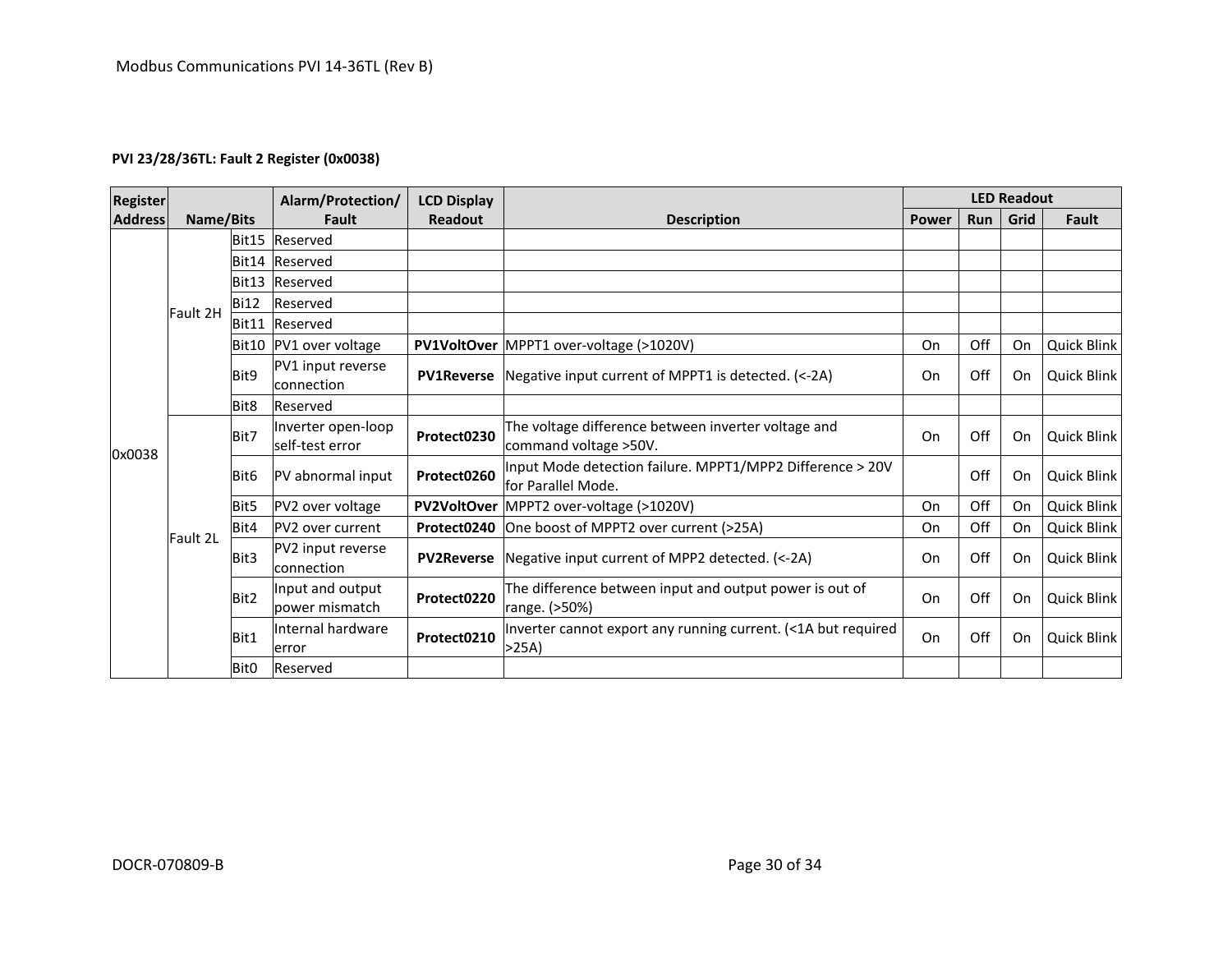#### **PVI 20TL: Fault 2 Register (0x0038)**

| <b>Register</b> |           |                  | Alarm/Protection/                     | <b>LCD Display</b> |                                                                                                                                                | <b>LED Readout</b> |            |      |                    |
|-----------------|-----------|------------------|---------------------------------------|--------------------|------------------------------------------------------------------------------------------------------------------------------------------------|--------------------|------------|------|--------------------|
| <b>Address</b>  | Name/Bits |                  | Fault                                 | <b>Readout</b>     | <b>Description</b>                                                                                                                             | <b>Power</b>       | <b>Run</b> | Grid | Fault              |
|                 | Fault 2H  |                  | Bit15 Arc Protection                  | <b>Arc Protect</b> | <b>ARC</b> detection failure<br>ARC Fault is a "permanent" fault. Site visit is required to clear<br>it by turning DC and AC Power On and Off. | On                 | Off        | On   | <b>Quick Blink</b> |
|                 |           |                  | Bit14 Static GFI Protect              | <b>IntProtectY</b> | Continuous leakage current fault. (Continuous > 300mA)                                                                                         | On                 | Off        | On   | Quick Blink        |
|                 |           |                  | Bit13 Arcboard abnormal               |                    | ArcboardErr ARC board self-test failure                                                                                                        | On                 | Off        | On   | Quick Blink        |
|                 |           | <b>Bi12</b>      | Reserved                              |                    |                                                                                                                                                |                    |            |      |                    |
|                 |           |                  | Bit11 Reserved                        |                    |                                                                                                                                                |                    |            |      |                    |
|                 |           | Bit10            | PV1 over voltage                      |                    | PV1VoltOver MPPT1 over-voltage (>610V)                                                                                                         | On                 | Off        | On   | Quick Blink        |
|                 |           | Bit9             | PV1 input reverse<br>connection       |                    | <b>PV1Reverse</b> Negative input current of MPPT1 is detected. (<-2A)                                                                          | On                 | Off        | On   | <b>Quick Blink</b> |
|                 |           | Bit <sub>8</sub> | Reserved                              |                    |                                                                                                                                                |                    |            |      |                    |
| 0x0038          | Fault 2L  | Bit7             | Inverter open-loop<br>self-test error | <b>IntProtectW</b> | The voltage difference between inverter voltage and<br>command voltage > 50V.                                                                  | On                 | Off        | On   | <b>Quick Blink</b> |
|                 |           | Bit <sub>6</sub> | PV abnormal input                     | <b>IntProtectZ</b> | Input Mode detection failure. MPPT1/MPP2 Difference > 20V<br>for Parallel Mode.                                                                |                    | Off        | On   | Quick Blink        |
|                 |           | Bit5             | PV2 over voltage                      |                    | PV2VoltOver MPPT2 over-voltage (>610V)                                                                                                         | On                 | Off        | On   | Quick Blink        |
|                 |           | Bit4             | PV2 over current                      | <b>IntProtectX</b> | MPPT2 over current (>45A)                                                                                                                      | On                 | Off        | On   | Quick Blink        |
|                 |           | Bit3             | PV2 input reverse<br>connection       | <b>PV2Reverse</b>  | Negative input current of MPP2 detected. (<-2A)                                                                                                | On                 | Off        | On   | Quick Blink        |
|                 |           | Bit2             | Input and output<br>power mismatch    | <b>IntProtectV</b> | The difference between input and output power is out of<br>range. (>50%)                                                                       | On                 | Off        | On   | Quick Blink        |
|                 |           | Bit1             | Internal hardware<br>error            | <b>IntProtectU</b> | Inverter cannot export any running current. (<1A but required<br>>35A                                                                          | On                 | Off        | On   | Quick Blink        |
|                 |           | Bit0             | Reserved                              |                    |                                                                                                                                                |                    |            |      |                    |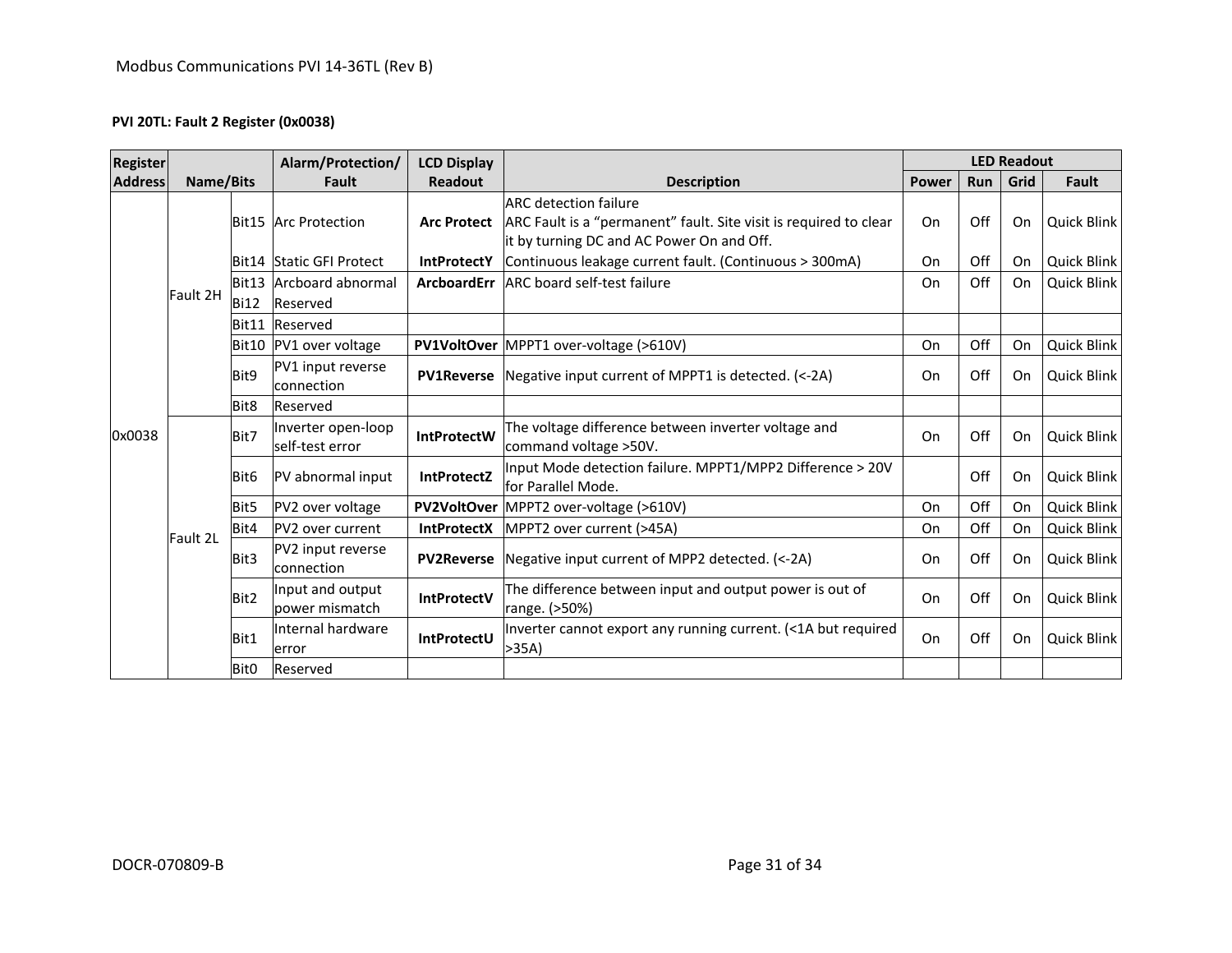#### **PVI 14TL: Fault 2 Register (0x0038)**

| <b>Register</b> |                                                                                                                                                                                                                                                                                                                                                                                                                                                                                                                                                                                                                                                                                                                      |             | Alarm/Protection/<br><b>LCD Display</b> |                    |                                                                                                                                                |              | <b>LED Readout</b> |      |                    |  |
|-----------------|----------------------------------------------------------------------------------------------------------------------------------------------------------------------------------------------------------------------------------------------------------------------------------------------------------------------------------------------------------------------------------------------------------------------------------------------------------------------------------------------------------------------------------------------------------------------------------------------------------------------------------------------------------------------------------------------------------------------|-------------|-----------------------------------------|--------------------|------------------------------------------------------------------------------------------------------------------------------------------------|--------------|--------------------|------|--------------------|--|
| <b>Address</b>  | Name/Bits                                                                                                                                                                                                                                                                                                                                                                                                                                                                                                                                                                                                                                                                                                            |             | Fault                                   | <b>Readout</b>     | <b>Description</b>                                                                                                                             | <b>Power</b> | Run                | Grid | Fault              |  |
|                 |                                                                                                                                                                                                                                                                                                                                                                                                                                                                                                                                                                                                                                                                                                                      |             | Bit15 Arc Protection                    | <b>Arc Protect</b> | <b>ARC</b> detection failure<br>ARC Fault is a "permanent" fault. Site visit is required to clear<br>it by turning DC and AC Power On and Off. | On           | Off                | On   | <b>Quick Blink</b> |  |
|                 |                                                                                                                                                                                                                                                                                                                                                                                                                                                                                                                                                                                                                                                                                                                      |             | Bit14 Static GFI Protect                | <b>IntProtectY</b> | Continuous leakage current fault. (Continuous > 300mA)                                                                                         | On           | Off                | On   | Quick Blink        |  |
|                 |                                                                                                                                                                                                                                                                                                                                                                                                                                                                                                                                                                                                                                                                                                                      |             | Bit13 Arcboard abnormal                 |                    | ArcboardErr ARC board self-test failure                                                                                                        | On           | Off                | On   | Quick Blink        |  |
|                 | Fault 2H                                                                                                                                                                                                                                                                                                                                                                                                                                                                                                                                                                                                                                                                                                             | <b>Bi12</b> | Reserved                                |                    |                                                                                                                                                |              |                    |      |                    |  |
|                 |                                                                                                                                                                                                                                                                                                                                                                                                                                                                                                                                                                                                                                                                                                                      |             | Bit11 Reserved                          |                    |                                                                                                                                                |              |                    |      |                    |  |
|                 |                                                                                                                                                                                                                                                                                                                                                                                                                                                                                                                                                                                                                                                                                                                      | Bit10       | PV1 over voltage                        |                    | PV1VoltOver MPPT1 over-voltage (>610V)                                                                                                         | On           | Off                | On   | Quick Blink        |  |
|                 |                                                                                                                                                                                                                                                                                                                                                                                                                                                                                                                                                                                                                                                                                                                      | Bit9        | PV1 input reverse<br><b>connection</b>  | <b>PV1Reverse</b>  | Negative input current of MPPT1 is detected. (<-2A)                                                                                            | On           | Off                | On   | <b>Quick Blink</b> |  |
|                 |                                                                                                                                                                                                                                                                                                                                                                                                                                                                                                                                                                                                                                                                                                                      |             |                                         |                    |                                                                                                                                                |              |                    |      |                    |  |
| 0x0038          | Bit <sub>8</sub><br>Reserved<br>Inverter open-loop<br>The voltage difference between inverter voltage and<br>Protect0230<br>Bit7<br>self-test error<br>command voltage > 50V.<br>PV abnormal input<br>Protect0260<br>Bit <sub>6</sub><br>lfor Parallel Mode.<br>PV2VoltOver MPPT2 over-voltage (>610V)<br>Bit <sub>5</sub><br>PV2 over voltage<br>One boost of MPPT2 over current (>45A)<br><b>PV2</b> over current<br>Protect0240<br>Bit4<br>Fault 2L<br>PV2 input reverse<br>Bit3<br>Negative input current of MPP2 detected. (<-2A)<br><b>PV2Reverse</b><br>connection<br>Input and output<br>Protect0220<br>Bit2<br>power mismatch<br>range. (>50%)<br>Internal hardware<br>Bit1<br>Protect0210<br>>25A<br>error |             |                                         |                    |                                                                                                                                                | On           | Off                | On   | <b>Quick Blink</b> |  |
|                 |                                                                                                                                                                                                                                                                                                                                                                                                                                                                                                                                                                                                                                                                                                                      |             |                                         |                    | Input Mode detection failure. MPPT1/MPP2 Difference > 20V                                                                                      |              | Off                | On   | Quick Blink        |  |
|                 |                                                                                                                                                                                                                                                                                                                                                                                                                                                                                                                                                                                                                                                                                                                      |             | On                                      | Off                | On                                                                                                                                             | Quick Blink  |                    |      |                    |  |
|                 |                                                                                                                                                                                                                                                                                                                                                                                                                                                                                                                                                                                                                                                                                                                      |             |                                         |                    |                                                                                                                                                | On           | Off                | On   | Quick Blink        |  |
|                 |                                                                                                                                                                                                                                                                                                                                                                                                                                                                                                                                                                                                                                                                                                                      |             |                                         |                    |                                                                                                                                                | On           | Off                | On   | <b>Quick Blink</b> |  |
|                 |                                                                                                                                                                                                                                                                                                                                                                                                                                                                                                                                                                                                                                                                                                                      |             |                                         |                    | The difference between input and output power is out of                                                                                        | On           | Off                | On   | <b>Quick Blink</b> |  |
|                 |                                                                                                                                                                                                                                                                                                                                                                                                                                                                                                                                                                                                                                                                                                                      |             |                                         |                    | Inverter cannot export any running current. (<1A but required                                                                                  | On           | Off                | On   | <b>Quick Blink</b> |  |
|                 |                                                                                                                                                                                                                                                                                                                                                                                                                                                                                                                                                                                                                                                                                                                      | Bit0        | Reserved                                |                    |                                                                                                                                                |              |                    |      |                    |  |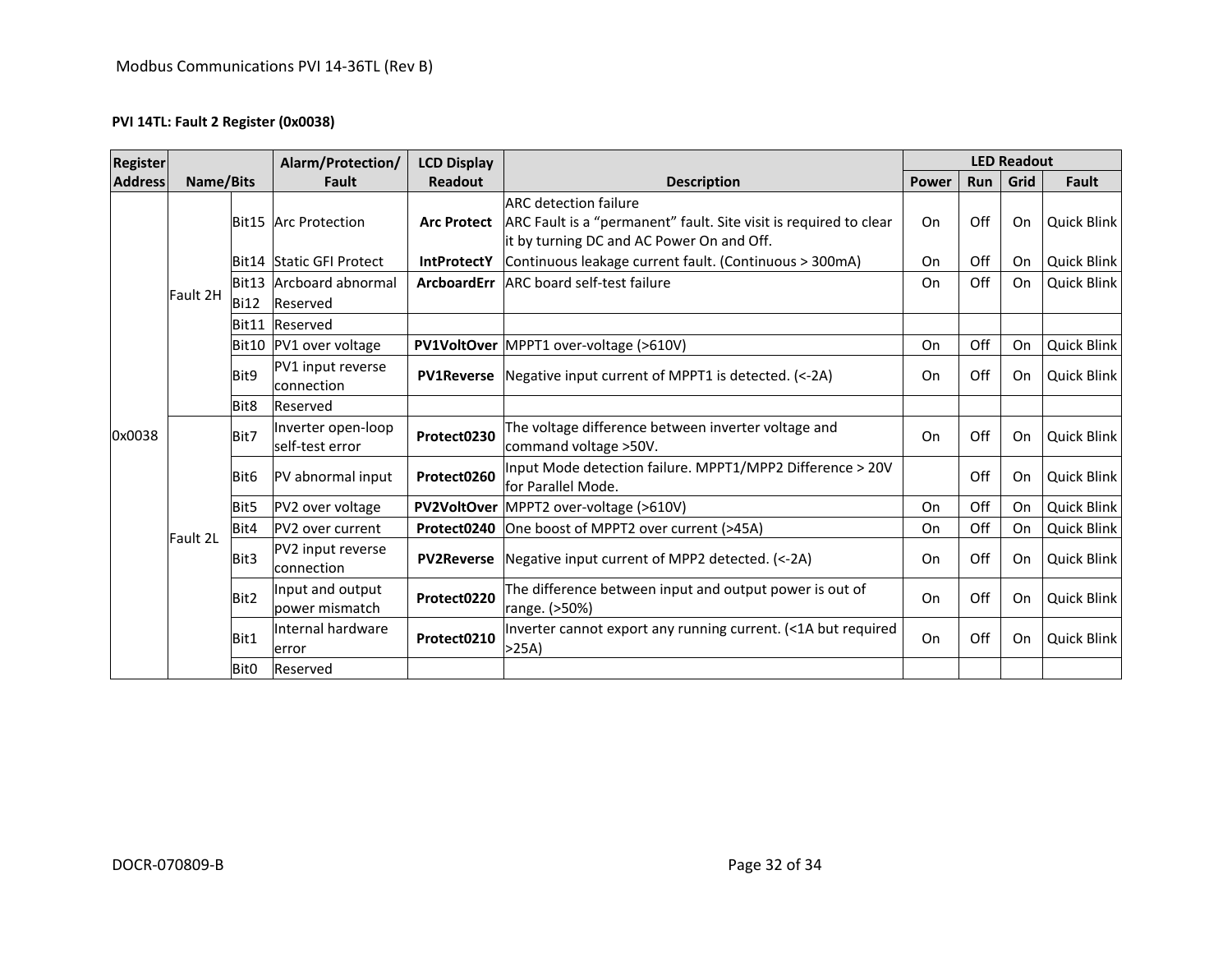#### **PVI 23/28/36TL: Fault 3 Register (0x0039)**

ARC Fault is a "permanent" fault. Site visit is required to clear it by turning DC and AC Power On and Off.

| <b>Register</b> |                  |                  | Alarm/Protection/    | <b>LCD Display</b> |                             | <b>LED Readout</b> |     |      |                    |
|-----------------|------------------|------------------|----------------------|--------------------|-----------------------------|--------------------|-----|------|--------------------|
| <b>Address</b>  | <b>Name/Bits</b> |                  | Fault                | Readout            | <b>Description</b>          | <b>Power</b>       | Run | Grid | Fault              |
|                 | Fault 3H         |                  | Bit15 ARC protection | <b>ARC Protect</b> | <b>ARC failure detected</b> | On                 | Off | On   | <b>Quick Blink</b> |
|                 |                  |                  | Bit14 Reserved       |                    |                             |                    |     |      |                    |
|                 |                  |                  | Bit13 Reserved       |                    |                             |                    |     |      |                    |
|                 |                  | <b>Bi12</b>      | Reserved             |                    |                             |                    |     |      |                    |
|                 |                  |                  | Bit11 Reserved       |                    |                             |                    |     |      |                    |
|                 |                  |                  | Bit10 Reserved       |                    |                             |                    |     |      |                    |
|                 |                  | Bit9             | Reserved             |                    |                             |                    |     |      |                    |
|                 |                  | Bit8             | Reserved             |                    |                             |                    |     |      |                    |
| 0x0039          |                  | Bit7             | Reserved             |                    |                             |                    |     |      |                    |
|                 |                  | Bit <sub>6</sub> | Reserved             |                    |                             |                    |     |      |                    |
|                 |                  | Bit5             | Reserved             |                    |                             |                    |     |      |                    |
|                 | Fault 3L         | Bit4             | Reserved             |                    |                             |                    |     |      |                    |
|                 |                  | Bit3             | Reserved             |                    |                             |                    |     |      |                    |
|                 |                  | Bit2             | Reserved             |                    |                             |                    |     |      |                    |
|                 |                  | Bit1             | Reserved             |                    |                             |                    |     |      |                    |
|                 |                  | Bit0             | Reserved             |                    |                             |                    |     |      |                    |